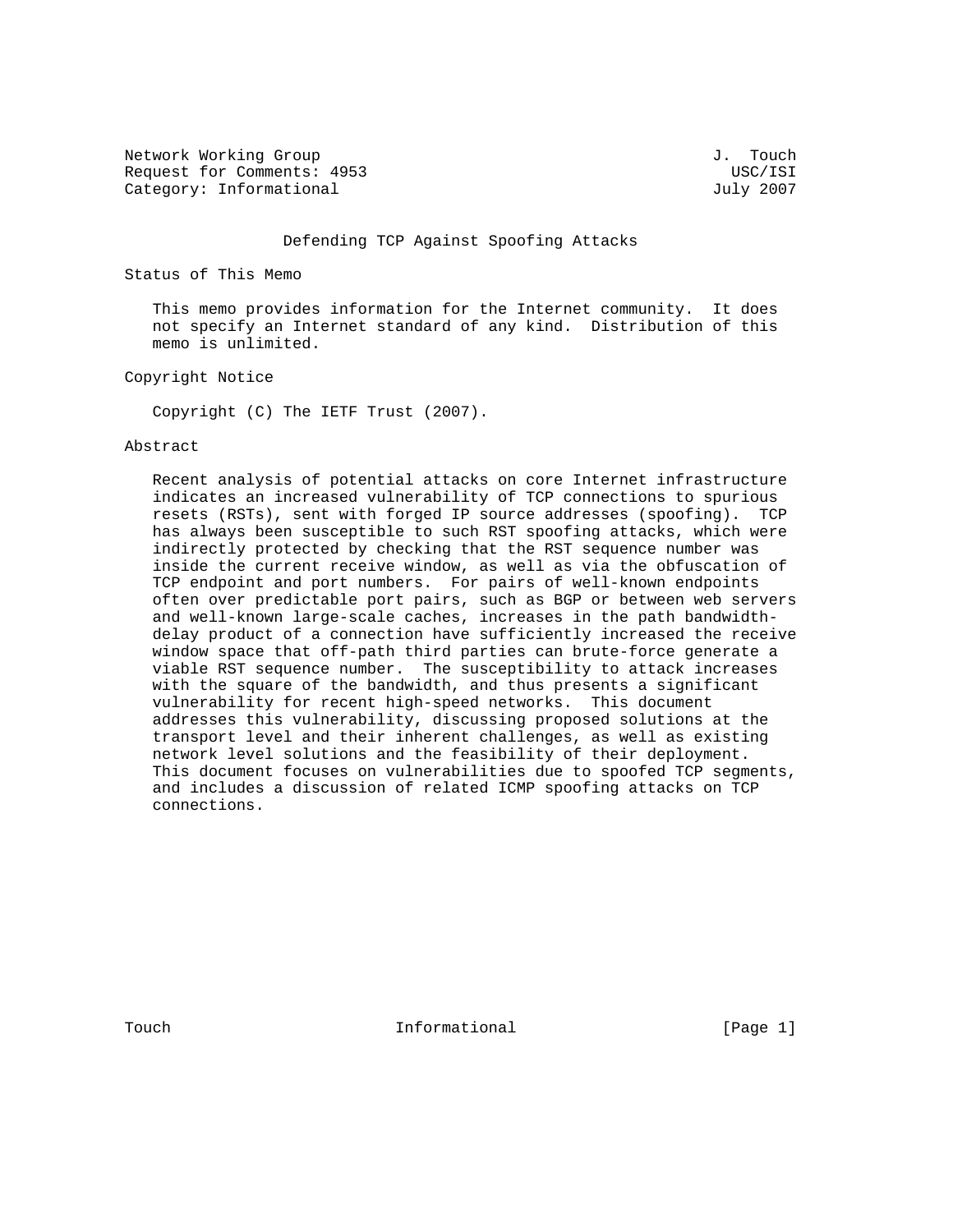| Table of Contents |  |  |  |
|-------------------|--|--|--|
|-------------------|--|--|--|

|       | 2.4. What Changed - the Ever-Opening Advertised Receive Window 7 |
|-------|------------------------------------------------------------------|
|       |                                                                  |
|       |                                                                  |
|       | $3.1.1.$ TCP MD5 Authentication 11                               |
|       | $3.1.2$ . TCP RST Window Attenuation 11                          |
|       | 3.1.3. TCP Timestamp Authentication 12                           |
|       |                                                                  |
|       | 3.1.5. Other TCP Considerations 13                               |
|       | 3.1.6. Other Transport Protocol Solutions 14                     |
|       | 3.2. Network Layer (IP) Solutions 14                             |
|       |                                                                  |
|       |                                                                  |
|       |                                                                  |
| $5 -$ |                                                                  |
|       |                                                                  |
|       |                                                                  |
|       |                                                                  |
|       |                                                                  |
|       |                                                                  |
|       |                                                                  |
|       |                                                                  |
|       |                                                                  |
|       |                                                                  |
|       |                                                                  |

Touch 1nformational 1.1 [Page 2]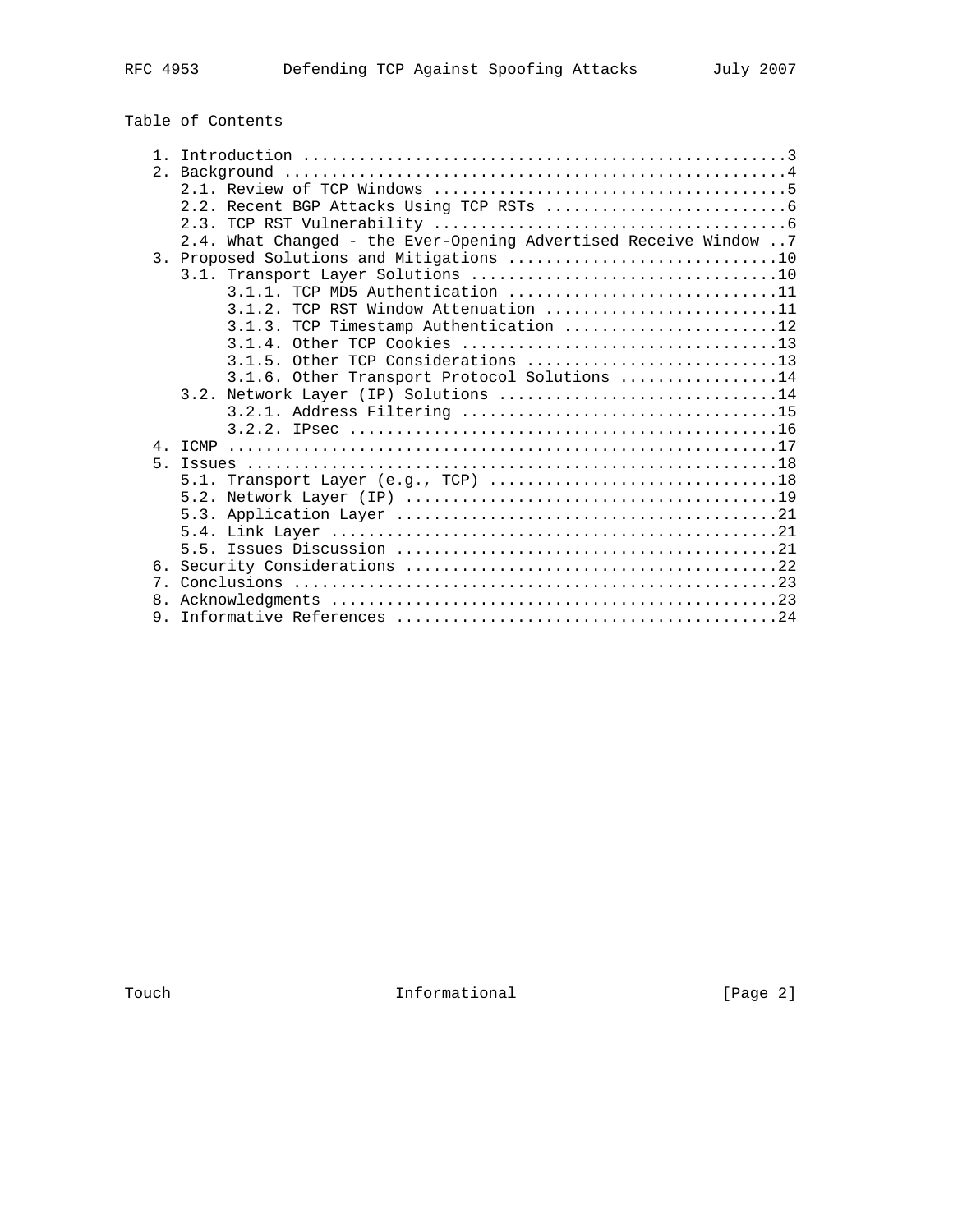## 1. Introduction

 Analysis of the Internet infrastructure has recently demonstrated a new version of a vulnerability in BGP connections between core routers using an attack based on RST spoofing from off-path attackers [9][10][48]. The attack itself is not new, having been documented nearly six years earlier [20]. Such connections, typically using TCP, can be susceptible to off-path third-party reset (RST) segments with forged source addresses (spoofed), which terminate the TCP connection. BGP routers react to a terminated TCP connection in various ways, which can amplify the impact of an attack, ranging from restarting the connection to deciding that the other router is unreachable and thus flushing the BGP routes [37]. This sort of attack affects other protocols besides BGP, involving any long-lived connection between well-known endpoints. The impact on the Internet infrastructure can be substantial (especially for the BGP case), and warrants immediate attention.

 TCP, like many other protocols, can be susceptible to these off-path third-party spoofing attacks. Such attacks rely on the increase of commodity platforms supporting public access to previously privileged resources, such as system-level (i.e., root) access. Given such access, it is trivial for anyone to generate a packet with any header desired.

 This, coupled with the lack of sufficient address filtering to drop such spoofed traffic, can increase the potential for off-path third party spoofing attacks [9][10][48]. Proposed solutions include the deployment of existing Internet network and transport security as well as modifications to transport protocols that reduce its vulnerability to generated attacks [13][15][20][36][46].

 One way to defeat spoofing is to validate the segments of a connection, either at the transport level or the network level. TCP with MD5 extensions provides this authentication at the transport level, and IPsec provides authentication at the network level [20][24][27]. In both cases, their deployment overhead may be prohibitive, e.g., it may not be feasible for public services, such as web servers, to be configured with the appropriate certificate authorities of large numbers of peers (for IPsec using the Internet Key Exchange Protocol (IKE)), or shared secrets (for IPsec in shared-secret mode, or TCP/MD5), because many clients may need to be configured rapidly without external assistance. Services located on public web servers connecting to large-scale caches or BGP with larger numbers of peers can fall into this category.

Touch **Informational Informational** [Page 3]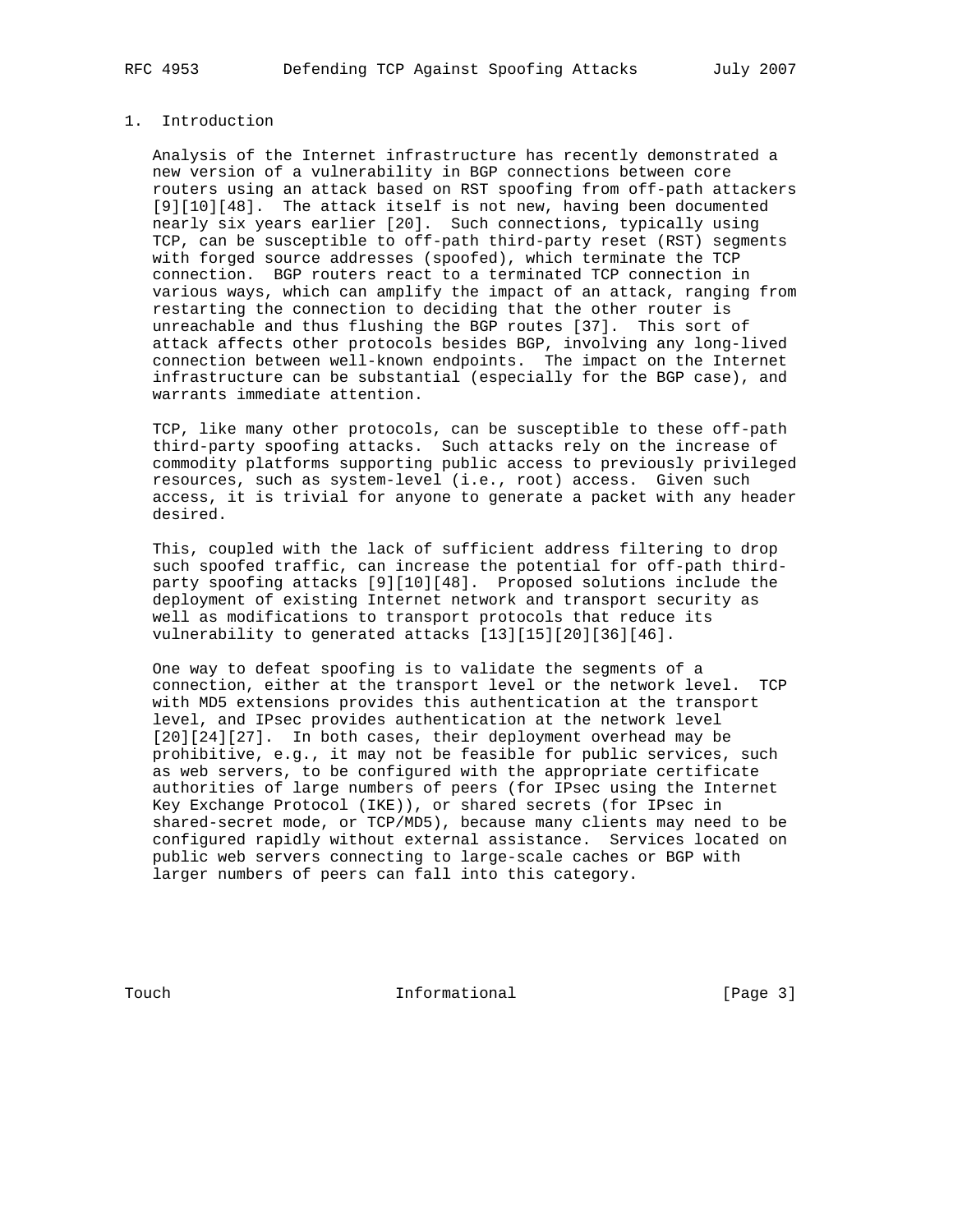The remainder of this document outlines the recent attack scenario in detail and describes and compares a variety of solutions, including existing solutions based on TCP/MD5 and IPsec, as well as recently proposed solutions, including modifications to TCP's RST processing [36], modifications to TCP's timestamp processing [34], and modifications to IPsec and TCP/MD5 keying [45]. This document focuses on spoofing of TCP segments, although a discussion of related spoofing of ICMP packets based on spoofed TCP contents is also discussed.

 Note that the description of these attacks is not new; attacks using RSTs on BGP have been known since 1998, and were the reason for the development of TCP/MD5 [20]. The recent attack scenario was first documented by Convery at a NANOG (North American Network Operators' Group) meeting in 2003, but that analysis assumed the entire sequence space (2^32 packets) needed to be covered for an attack to succeed [10]. Watson's more detailed analysis discovered that a single packet anywhere in the current window could succeed at an attack [48]. This document adds the observation that susceptibility to attack is directly proportional to the square of bandwidth, due to the coupling between the linear increase in receive window size and linear increase in rate of a potential attack, as well as comparing the variety of more recent proposals, including modifications to TCP, use of IPsec, and use of TCP/MD5 to resist such attacks.

2. Background

 The recent analysis of potential attacks on BGP has again raised the issue of TCP's vulnerability to off-path third-party spoofing attacks [9][10][48]. A variety of such attacks have been known for several years, including sending RSTs, SYNs, and even ACKs in an attempt to affect an existing connection or to load down servers. These attacks often combine external knowledge (e.g., to indicate the IP addresses to attack, the destination port number, and sometimes the Initial Sequence Number (ISN)) with brute-force capabilities enabled by modern computers and network bandwidths (e.g., to scan all source ports or an entire window space). Overall, such attacks are countered by the use of some form of authentication at the network (e.g., IPsec), transport (e.g., SYN cookies, TCP/MD5), or other layers. TCP already includes a weak form of such authentication in its check of segment sequence numbers against the current receiver window. Increases in the bandwidth-delay product for certain long connections have sufficiently weakened this type of weak authentication to make reliance on it inadvisable.

Touch **Informational** Informational [Page 4]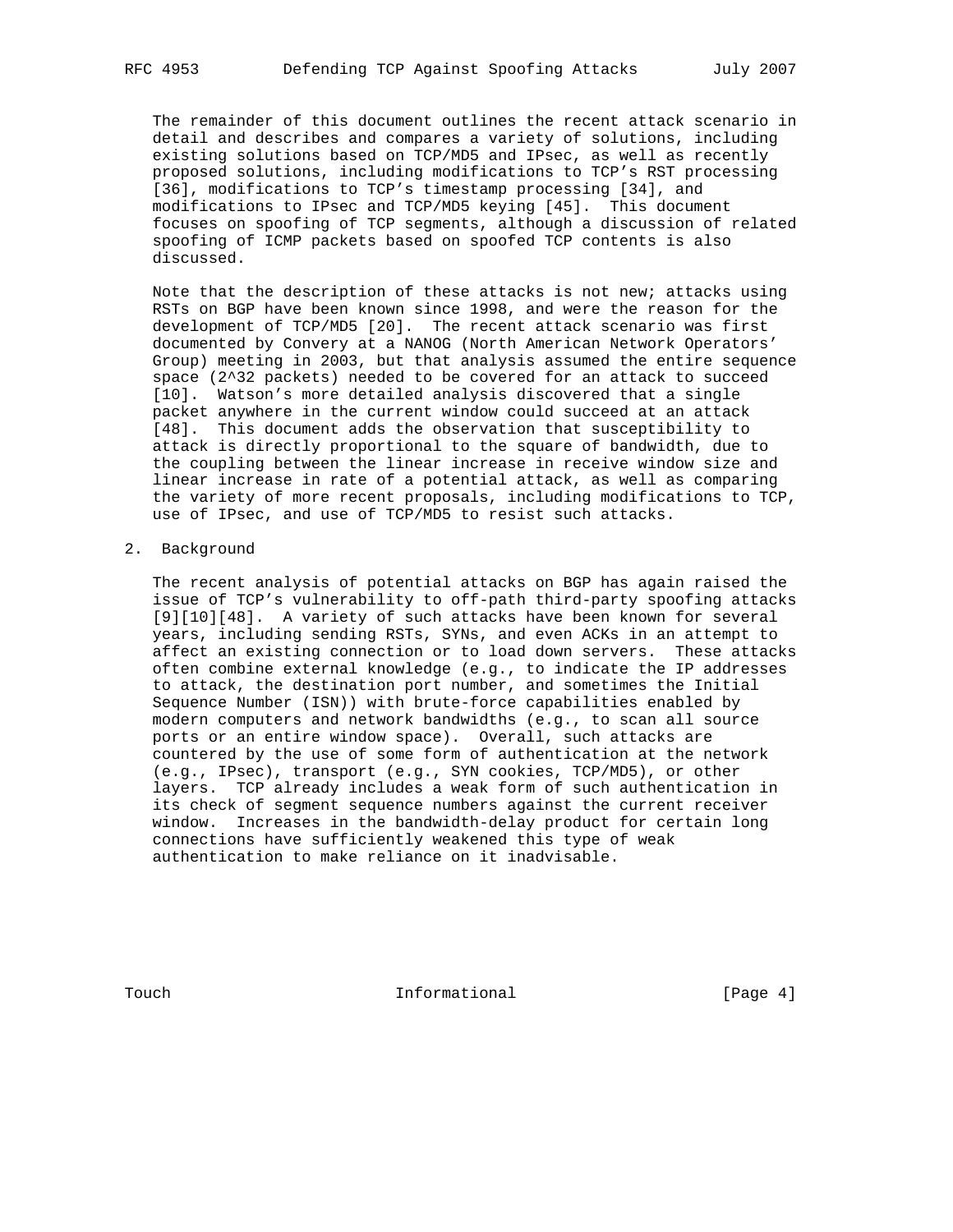## 2.1. Review of TCP Windows

 Before proceeding, it is useful to review the terminology and components of TCP's windowing algorithm. TCP connections have three kinds of windows [1][35]:

- o Send window (SND.WND): the latest send window size.
- o Receive window (RCV.WND): the latest advertised receive window size.
- o Congestion window (CWND): the window determined by congestion feedback that limits how much of RCV.WND can be in-flight in a round-trip time.

 For TCP connections in most modern implementations, SND.WND and RCV.WND are the size of the corresponding send and receive socket buffers, and are configurable using socket buffer resizing commands.

 CWND determines how much data can be in transit in a round-trip time, SND.WND determines how much data the sender is willing to store on its side for possible retransmission due to loss, and RCV.WND determines the ability of the receiver to accommodate that loss and reorder received packets. CWND never grows beyond RCV.WND.

 High bandwidth-delay product networks need CWND to be sufficiently large to accommodate as much data as can be in transit in a round trip time; otherwise, their performance will suffer. As a result, it is recommended that users and various automatic programs increase RCV.WND to at least the size of bandwidth\*delay (the bandwidth-delay product) [23][38].

 As the bandwidth-delay product of the network increases, however, such increases in the advertised receive window can cause increased susceptibility to spoofing attacks, as the remainder of this document shows. This assumes, however, that the receive window size (e.g., via increased receive socket buffer configuration) is increased with the increased bandwidth-delay product; if not, then connection performance will degrade, but susceptibility to spoofing attacks will increase only linearly (with the rate at which the attacker can send spoofed packets), not as the square of the bandwidth. Note that either increase depends on the receive window itself, and is independent of the congestion state or amount of data transmitted.

Touch **Informational** Informational [Page 5]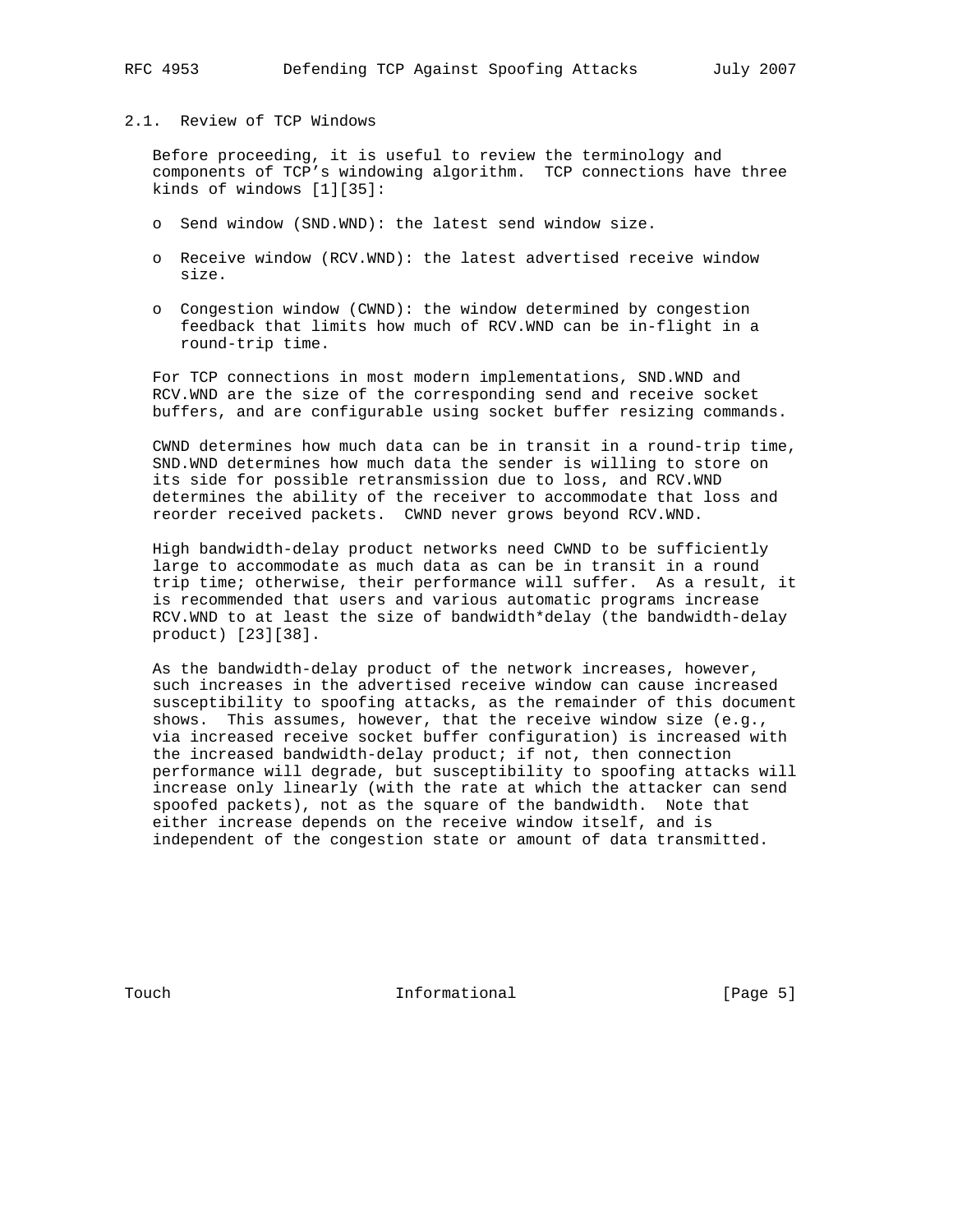# 2.2. Recent BGP Attacks Using TCP RSTs

 BGP represents a particular vulnerability to spoofing attacks because it uses TCP connectivity to infer routability, so losing a TCP connection with a BGP peer can result in the flushing of routes to that peer [37].

 Until six years ago, such connections were assumed difficult to attack because they were described by a few comparatively obscure parameters [20]. Most TCP connections are protected by multiple levels of obfuscation except at the endpoints of the connection:

- o Both endpoint addresses are usually not well-known; although server addresses are advertised, clients are somewhat anonymous.
- o Both port numbers are usually not well-known; the server's is usually advertised (representing the service), but the client's is typically sufficiently unpredictable to an off-path third-party.
- o Valid sequence number space is not well-known.
- o Connections are relatively short-lived and valid sequence space changes, so any attempt to guess (e.g., by external knowledge or brute force) the above information is unlikely to be useful.

 BGP represents an exception to the above criteria (though not the only case). Both endpoints can be well-known, or guessed using hints from part of an AS path. The destination port is typically fixed to indicate the BGP service. The source port used by a BGP router is sometimes fixed and advertised to enable firewall configuration; even when not fixed, there are only approximately 65,000 valid source ports, which thus may be exhaustively attacked. Connections are long- lived, and, as noted before, some BGP implementations interpret successive TCP connection failures as routing failures, discarding the corresponding routing information. In addition, the valid sequence number space once thought to provide some protection has been significantly weakened by increasing advertised receive window sizes.

#### 2.3. TCP RST Vulnerability

 TCP has a known vulnerability to third-party spoofed segments. SYN flooding consumes server resources in half-open connections, affecting the server's ability to open new connections [4][11]. ACK spoofing can cause connections to transmit too much data too quickly, creating network congestion and segment loss, causing connections to slow to a crawl. In the most recent attacks on BGP, RSTs cause connections to be dropped. As noted earlier, some BGP

Touch **Informational Informational** [Page 6]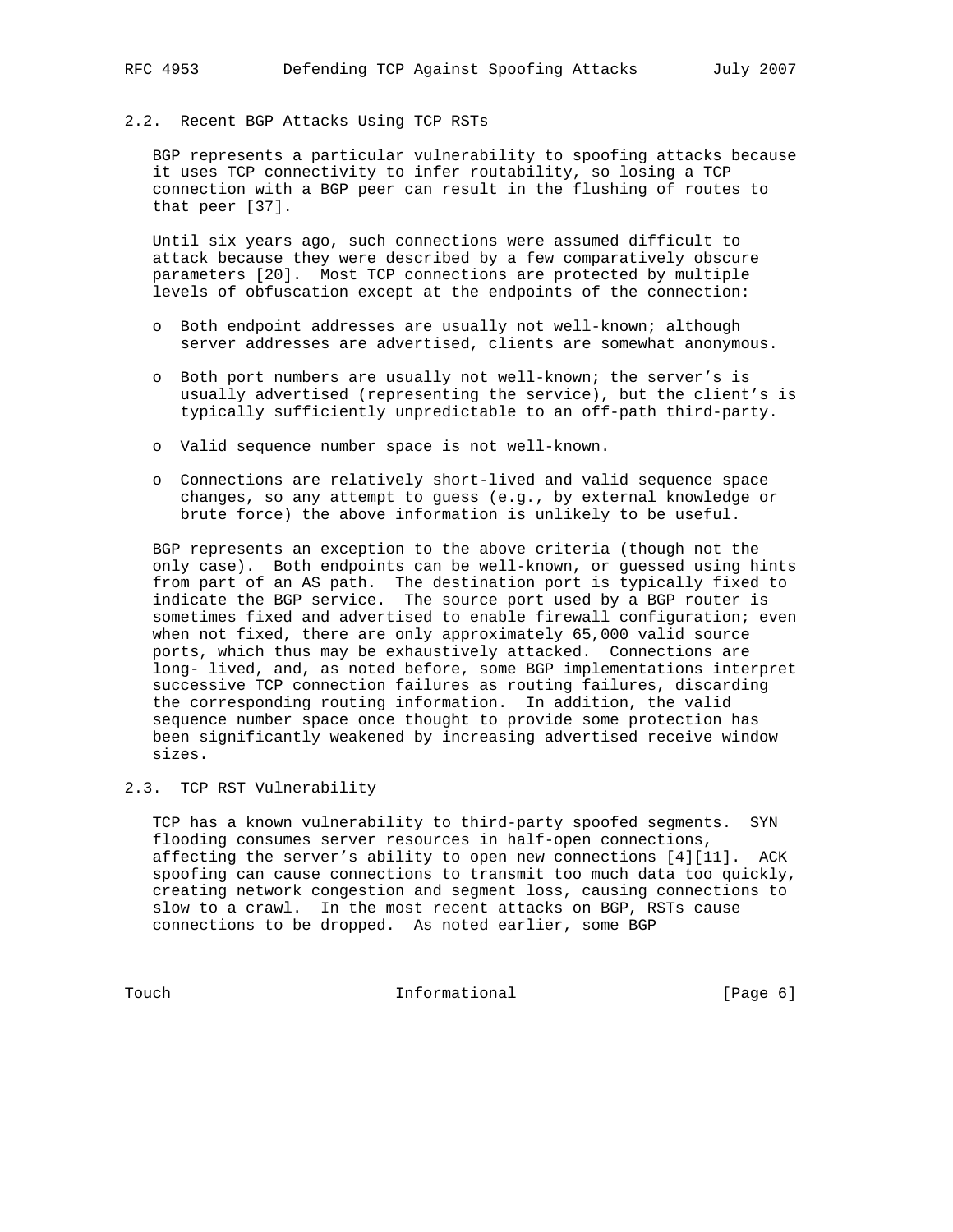implementations interpret TCP connection termination, or a series of such failures, as a network failure [37]. This causes routers to drop the BGP routing information already exchanged, in addition to inhibiting their ongoing exchanges, thus amplifying the impact of the attack. The result can affect routing paths throughout the Internet.

 The dangerous effects of RSTs on TCP have been known for many years, even when used by the legitimate endpoints of a connection. TCP RSTs cause the receiver to drop all connection state; because the source is not required to maintain a TIME\_WAIT state, such a RST can cause premature reuse of address/port pairs, potentially allowing segments from a previous connection to contaminate the data of a new connection, known as TIME\_WAIT assassination [8]. In this case, assassination occurs inadvertently as the result of duplicate segments from a legitimate source, and can be avoided by blocking RST processing while in TIME\_WAIT. However, assassination can be useful to deliberately reduce the state held at servers; this requires that the source of the RSTs go into TIME\_WAIT state to avoid such hazards, and that RSTs are not blocked in the TIME\_WAIT state [12].

 Firewalls and load balancers, so-called 'middleboxes', sometimes emit RSTs on behalf of transited connections to optimize server performance, as noted in RFC 3360 [14]. This is effectively an on path RST attack in which the RSTs are sent for benign or beneficial intent. There are numerous hazards with such use of RSTs, outlined in that RFC.

## 2.4. What Changed - the Ever-Opening Advertised Receive Window

 RSTs represent a hazard to TCP, especially when completely unvalidated. Fortunately, there are a number of obfuscation mechanisms that make it difficult for off-path third parties to forge (spoof) valid RSTs, as noted earlier. We have already shown it is easy to learn both endpoint addresses and ports for some protocols, notably BGP. The final obfuscation is the segment sequence number.

 TCP segments include a sequence number, which enables out-of-order receiver processing as well as duplicate detection. The sequence number space is also used to manage congestion, and indicates the index of the next byte to be transmitted or received. For RSTs, this is relevant because legitimate RSTs use the next sequence number in the transmitter window, and the receiver checks that incoming RSTs have a sequence number in the expected receive window. Such processing is intended to eliminate duplicate segments (somewhat moot for RSTs, though), and to drop RSTs that were part of previous connections.

Touch **Informational** Informational [Page 7]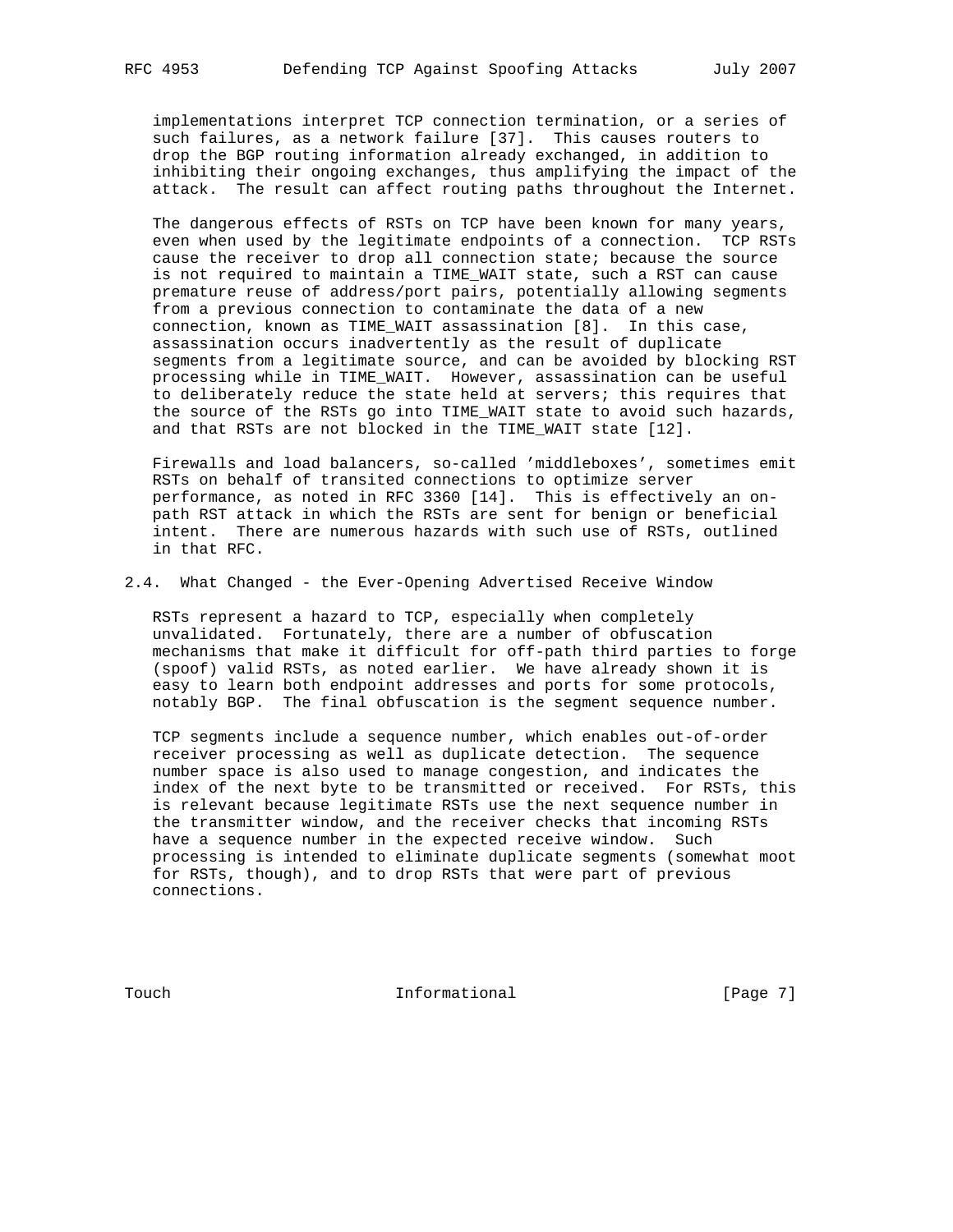TCP uses two window mechanisms, a primary mechanism for reordering and congestion control (which uses a space of 32 bits), and a secondary mechanism that scales this window [23][35]. The valid advertised receive window is a fraction, not to exceed approximately half, of this space, or ~2 billion (2 \* 10^9, i.e., 2E9 or 2 U.S. billion). Under typical configurations, the majority of TCP connections open to a very small fraction of this space, e.g., 10,000-60,000(approximately 5-100 segments). This is because the advertised receive window typically matches the receive socket buffer size. It is recommended that this buffer be tuned to match the needs of the connection, either manually or by automatic external means [38].

 On a low-loss path, the advertised receive window should be configured to match the path bandwidth-delay product, including buffering delays (assume 1 packet/hop) [38]. Many paths in the Internet have end-to-end bandwidths of under 1 Mbps, latencies under 100 ms, and are under 15 hops, resulting in fairly small advertised receive windows as above (under 35,000 bytes). Under these conditions, and further assuming that the initial sequence number is suitably (pseudo-randomly) chosen, a valid guessed sequence number would have odds of 1 in 57,000 of falling within the advertised receive window. Put differently, a blind (i.e., off-path) attacker would need to send 57,000 RSTs with suitably spaced sequence number guesses within one round-trip time to successfully reset a connection. At 1 Mbps, 57,000 (40 byte) RSTs would take only 20 seconds to transmit, but this presumes that both IP addresses and both ports are known. Absent knowledge of the source port, an off path spoofer would need to try at least the entire range of 49152- 65535, or 16,384 different ports, resulting in an attack that would take over 91 hours. Because most TCP connections are comparatively short-lived, even this moderate variation in the source port is sufficient for such environments, although further port randomization may be recommended [29].

 Recent use of high bandwidth paths of 10 Gbps and higher results in bandwidth-delay products over 125 MB -- approximately 1/10 of TCP's overall maximum advertised receive window size (i.e., assuming the receive socket buffers are increased as much as possible) excluding scale, assuming the receiver allocates sufficient buffering (as discussed in Section 2). Even under networks that are ten times slower (1 Gbps), the active advertised receive window covers 1/100th of the overall window size. At these speeds, it takes only 10-100 packets, or less than 32 microseconds, to correctly guess a valid sequence number and kill a connection. A table of corresponding exposure to various amounts of RSTs is shown below, for various line rates, assuming the more conventional 100-ms latencies (though even 100 ms is large for BGP cases):

Touch **Informational Informational** [Page 8]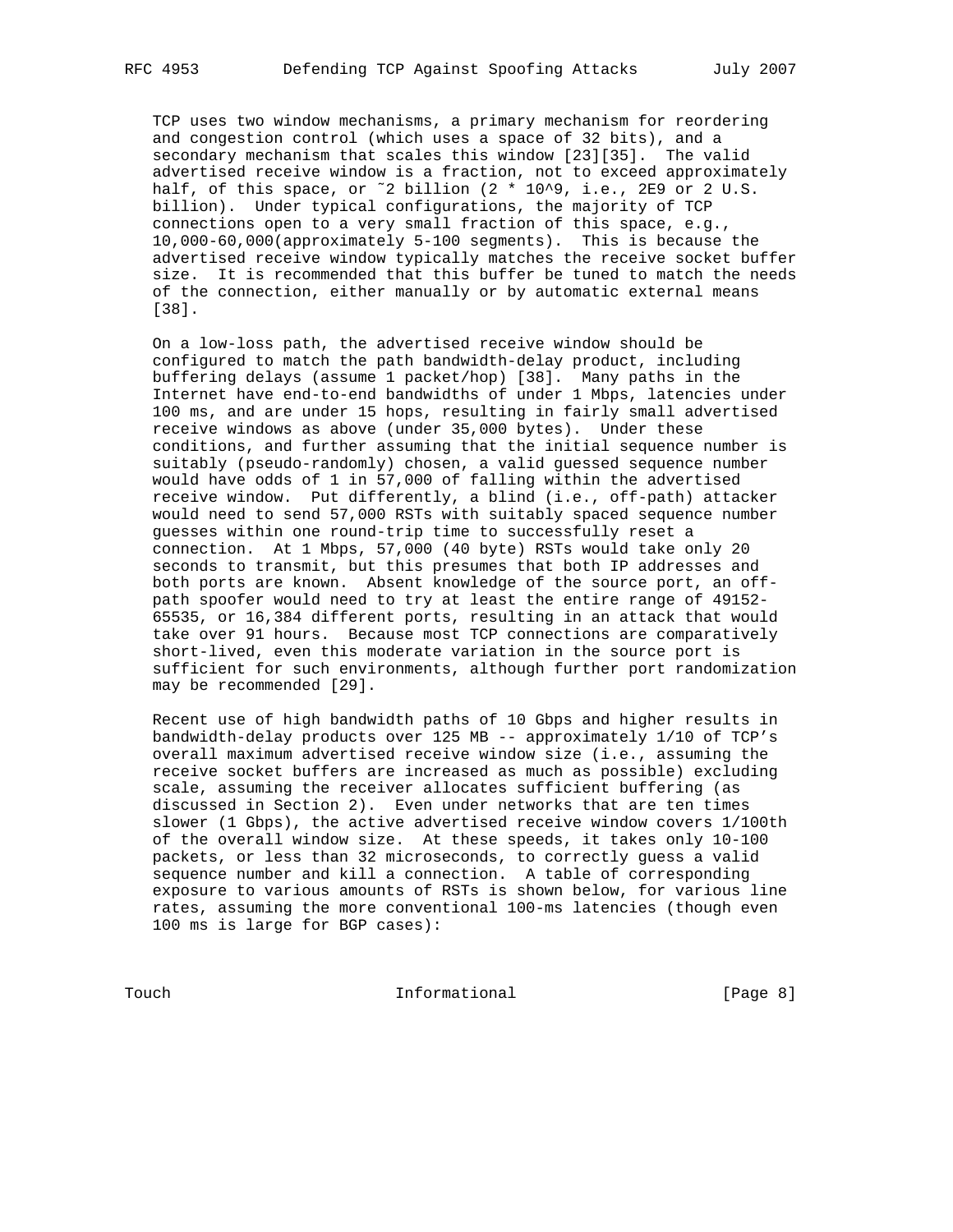| ΒW       | BW*delay   |    | RSTs needed |          | Time needed         |
|----------|------------|----|-------------|----------|---------------------|
| 10 Gbps  | 125        | MВ | 35          |          | 1 us (microsecond)  |
| 1 Gbps   | 12.5       | MВ | 344         | $110$ us |                     |
| 100 Mbps | 1.25       | МB | 3,436       |          | 10 ms (millisecond) |
| 10 Mbps  | 0.125      | MВ | 34,360      |          | 1 second            |
| 1 Mbps   | 0.0125     | MВ | 343,598     |          | 2 minutes           |
| 100 Kbps | 0.00125 MB |    | 3,435,974   |          | 3 hours             |

Figure 1: Time needed to kill a connection

 This table demonstrates that the effect of bandwidth on the vulnerability is squared; for every increase in bandwidth, there is a linear decrease in the number of sequence number guesses needed, as well as a linear decrease in the time needed to send a set of guesses. Notably, as inter-router link bandwidths approach 1 Mbps, an 'exhaustive' attack becomes practical. Checking that the RST sequence number is somewhere in the advertised receive window, out of the overall maximum receive window (2^32), is an insufficient obfuscation.

Note that this table makes a number of assumptions:

- 1. The overall bandwidth-delay product is relatively fixed.
- 2. Traffic losses are negligible (insufficient to affect the congestion window over the duration of most of the connection).
- 3. The advertised receive window is a large fraction of the overall maximum receive window size, e.g., because the receive socket buffers are set to match a large bandwidth-delay product.
- 4. The attack bandwidth is similar to the end-to-end path bandwidth.

 Of these assumptions, the last two are more notable. The issue of receive socket buffers was discussed in Section 2. Figure 1 summarized the time to a successful attack based on large advertised receive windows, but many current commercial routers have limits of 128 KB for large devices, 32 KB for medium, and as little as 4 KB for modest ones. Figure 2 shows the time and bandwidths needed to accomplish an attack on BGP sessions in the time shown for 100-ms latencies; for even short-range network latencies (10 ms), these sessions can be still be attacked over short timescales (minutes to hours).

Touch **Informational Informational** [Page 9]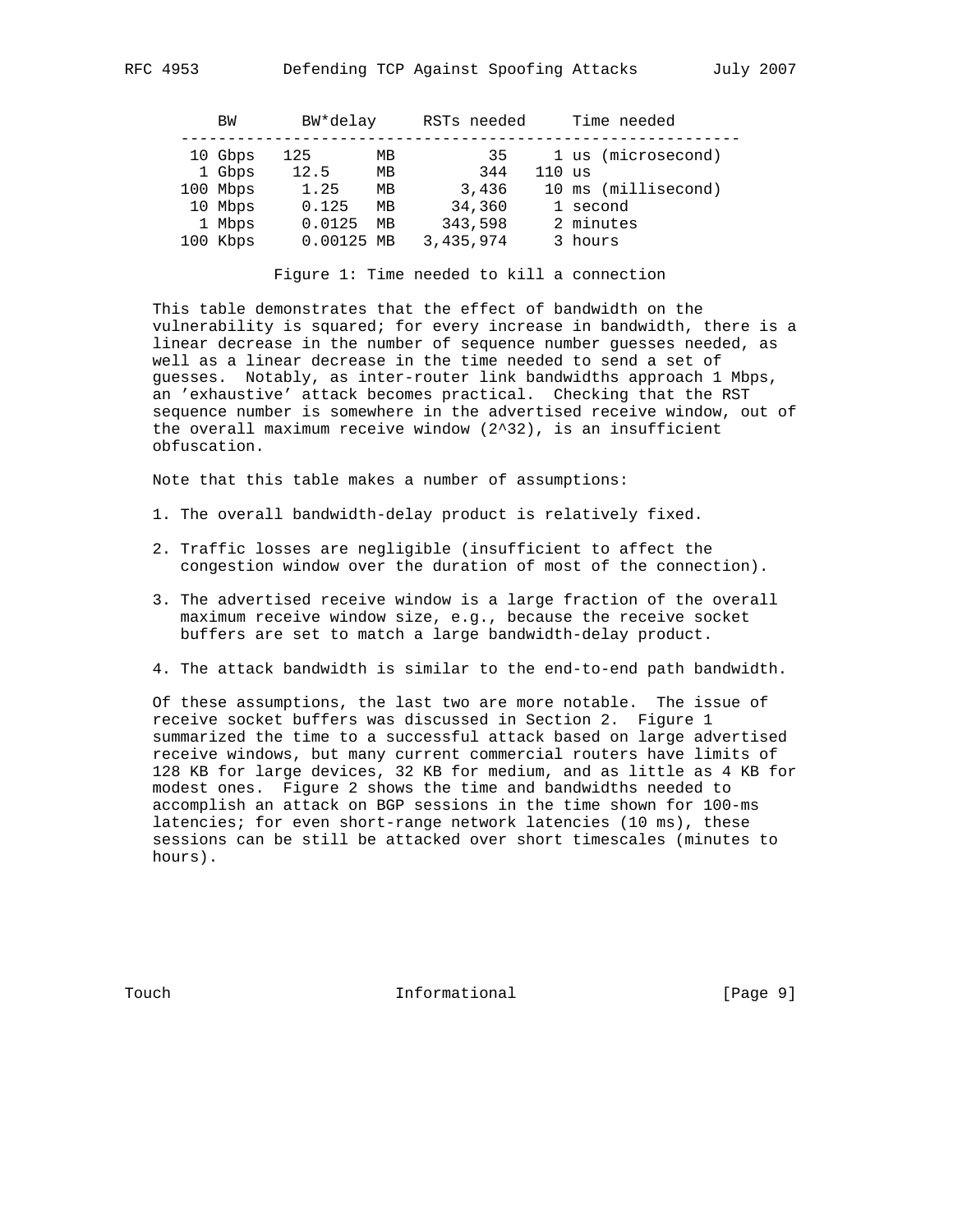| ВW                | Receive                  | Buffer Size RSTs needed | Time needed            |  |
|-------------------|--------------------------|-------------------------|------------------------|--|
| 10 Mbps<br>3 Mbps | $0.128$ MB<br>$0.032$ MB | 33,555<br>134,218       | 1 second<br>40 seconds |  |
| 300 Kbps          | $0.004$ MB               | 1,073,742               | 1 hour                 |  |

Figure 2: Time needed to kill a connection with limited buffers

 The issue of the attack bandwidth is considered reasonable as follows:

- 1. RSTs are substantially easier to send than data; they can be precomputed and they are smaller than data packets (40 bytes).
- 2. Although susceptible connections use somewhat less ubiquitous high-bandwidth paths, the attack may be distributed, at which point only the ingress link of the attack is the primary limitation.
- 3. For the purposes of the above table, we assume that the ingress at the attack has the same bandwidth as the path, as an approximation.

 The previous sections discussed the nature of the recent attacks on BGP due to the vulnerability of TCP to RST spoofing attacks, due largely to recent increases in the fraction of the TCP advertised receive window space in use for a single, long-lived connection.

3. Proposed Solutions and Mitigations

 TCP currently authenticates received RSTs using the address and port pair numbers, and checks that the sequence number is inside the valid receiver window. The previous section demonstrated how TCP has become more vulnerable to RST spoofing attacks due to the increases in the receive window size. There are a number of current and proposed solutions to this vulnerability, all attempting to provide evidence that a received RST is legitimate.

3.1. Transport Layer Solutions

 The transport layer represents the last place that segments can be authenticated before they affect connection management. TCP has a variety of current and proposed mechanisms to increase the authentication of segments, protecting against both off-path and on path third-party spoofing attacks. Other transport protocols, such as SCTP and DCCP, also have limited antispoofing mechanisms.

Touch **Informational Informational** [Page 10]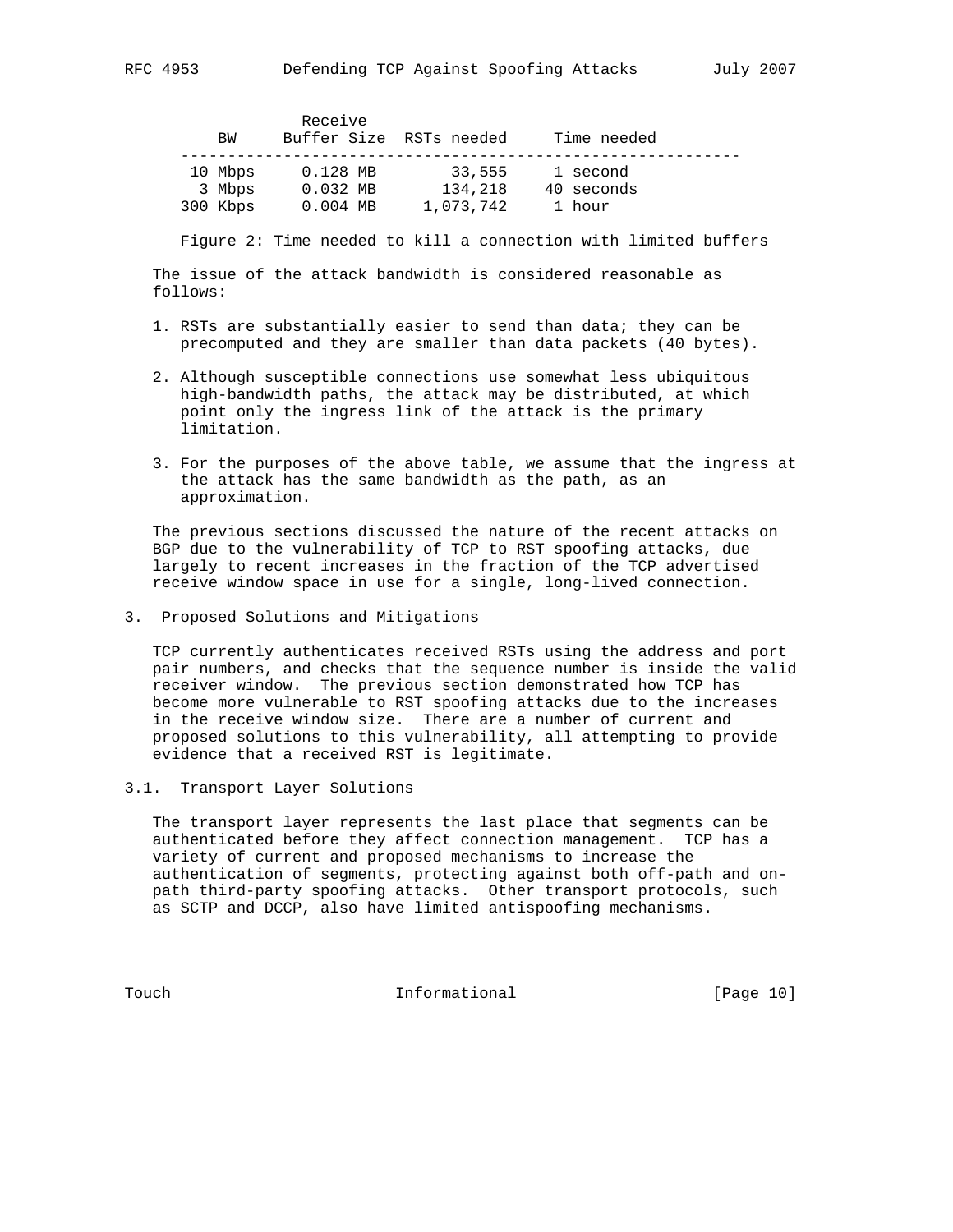## 3.1.1. TCP MD5 Authentication

 An extension to TCP supporting MD5 authentication was developed in 1998 specifically to authenticate BGP connections (although it can be used for any TCP connection) [20]. The extension relies on a pre shared secret key to authenticate the entire TCP segment, including the data, TCP header, and TCP pseudo-header (certain fields of the IP header). All segments are protected, including RSTs, to be accepted only when their signature matches. This option, although widely deployed in Internet routers, is considered undeployable for widespread use because the need for pre-shared keys [3][30]. It further is considered computationally expensive for either hosts or routers due to the overhead of MD5 [43][44].

 There are also concerns about the use of MD5 due to recent collision based attacks [22]. Similar concerns exist for SHA-1, and the IETF is currently evaluating how these attacks impact the recommendation for using these hashes, both in TCP/MD5 and in the IPsec suite. For the purposes of this discussion, the particular algorithm used in either protocol suite is not the focus, and there is ongoing work to allow TCP/MD5 to evolve to a more general TCP security option [6][47].

# 3.1.2. TCP RST Window Attenuation

 A recent proposal extends TCP to further constrain received RST to match the expected next sequence number [36]. This restores TCP's resistance to spurious RSTs, effectively limiting the receive window for RSTs to a single number. As a result, an attacker would need to send 2^32 different packets to brute-force guess the sequence number (worst case, the average would be half that); this makes TCP's vulnerability to attack independent of the size of the receive window (RCV.WND). The extension further modifies the RST receiver to react to incorrectly-numbered RSTs, by sending a zero-length ACK. If the RST source is legitimate, upon receipt of an ACK, the closed source would presumably emit a RST with the sequence number matching the ACK, correctly resetting the intended recipient. This modification changes TCP's control processing, adding to its complexity and thus potentially affecting its correctness (in contrast to adding MD5 signatures, which is orthogonal to TCP control processing altogether). For example, there may be complications between RSTs of different connections between the same pair of endpoints because RSTs flush the TIME-WAIT (as mentioned earlier). Further, this proposal modifies TCP so that, under some circumstances, a RST causes a reply (an ACK), in violation of generally accepted practice, if not gentle recommendation -- although this can be omitted, allowing timeouts to suffice. The advantage to this proposal is that it can be deployed incrementally and has benefit to the endpoint on which it is

Touch Informational [Page 11]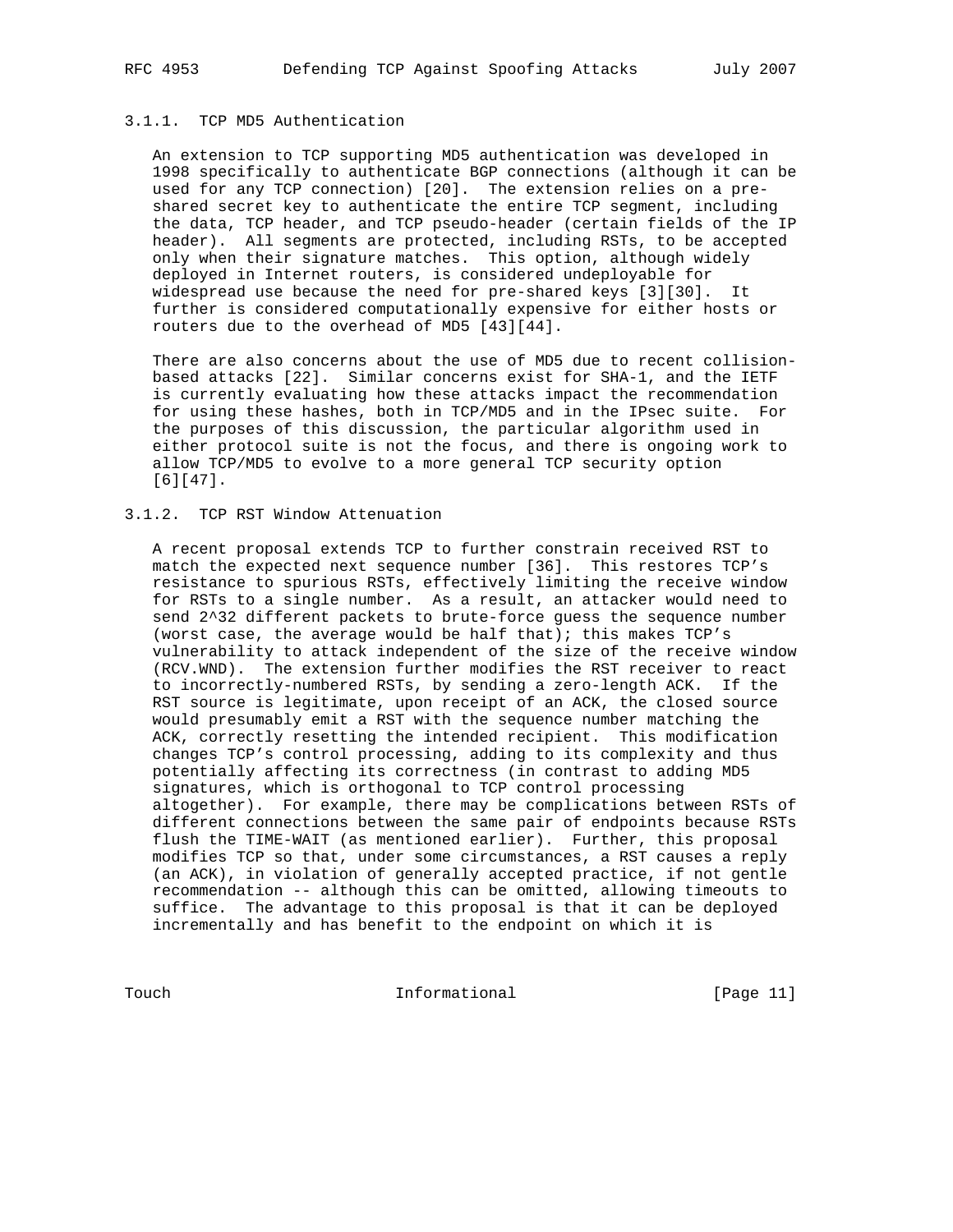deployed. The other advantage to this proposal is that the window attenuation described here makes the vulnerability to spoofed RST packets independent of the size of the receive window.

 A variant of this proposal uses a different value to attenuate the window of viable RSTs. It requires RSTs to carry the initial sequence number rather than the next expected sequence number, i.e., the value negotiated on connection establishment [42][49]. This proposal has the advantage of using an explicitly negotiated value, but at the cost of changing the behavior of an unmodified endpoint to a currently valid RST. It would thus be more difficult, without additional mechanism, to deploy incrementally.

 Another variant of this proposal involves increasing TCP's window space, rather than decreasing the valid range for RSTs, i.e., increasing the sequence space from 32 bits to 64 bits. This has the equivalent effect -- the ratio of the valid sequence numbers for any segment to the overall sequence number space is significantly reduced. The use of the larger space, as with current schemes to establish weak authentication using initial sequence numbers (ISNs), is contingent on using suitably random values for the ISN. Such randomness adds additional complexity to TCP both in specification and implementation, and provides only very weak authentication. Such a modification is not obviously backward compatible, and would be thus difficult to deploy.

 A converse variant of increasing TCP's window space is to decrease the receive window (RCV.WND) explicitly, which would further reduce the effectiveness of spoofed RSTs with random sequence numbers. This alternative may reduce the throughput of the connection, if the advertised receive window is smaller than the bandwidth-delay product of the connection.

#### 3.1.3. TCP Timestamp Authentication

 Another way to authenticate TCP segments is via its timestamp option, using the value as a sort of authentication [34]. This requires that the receiver TCP discard segments whose timestamp is outside the accepted window, which is derived from the timestamps of other packets from the same connection. This technique uses an existing TCP option, but also requires modified TCP control processing (with the same caveats) and may be difficult to deploy incrementally without further modifications. Additionally, the timestamp value may be easier to guess because it can be derived predictably, either assuming it represents actual time at the host, or by probing the host using unrelated benign traffic.

Touch **Informational Informational** [Page 12]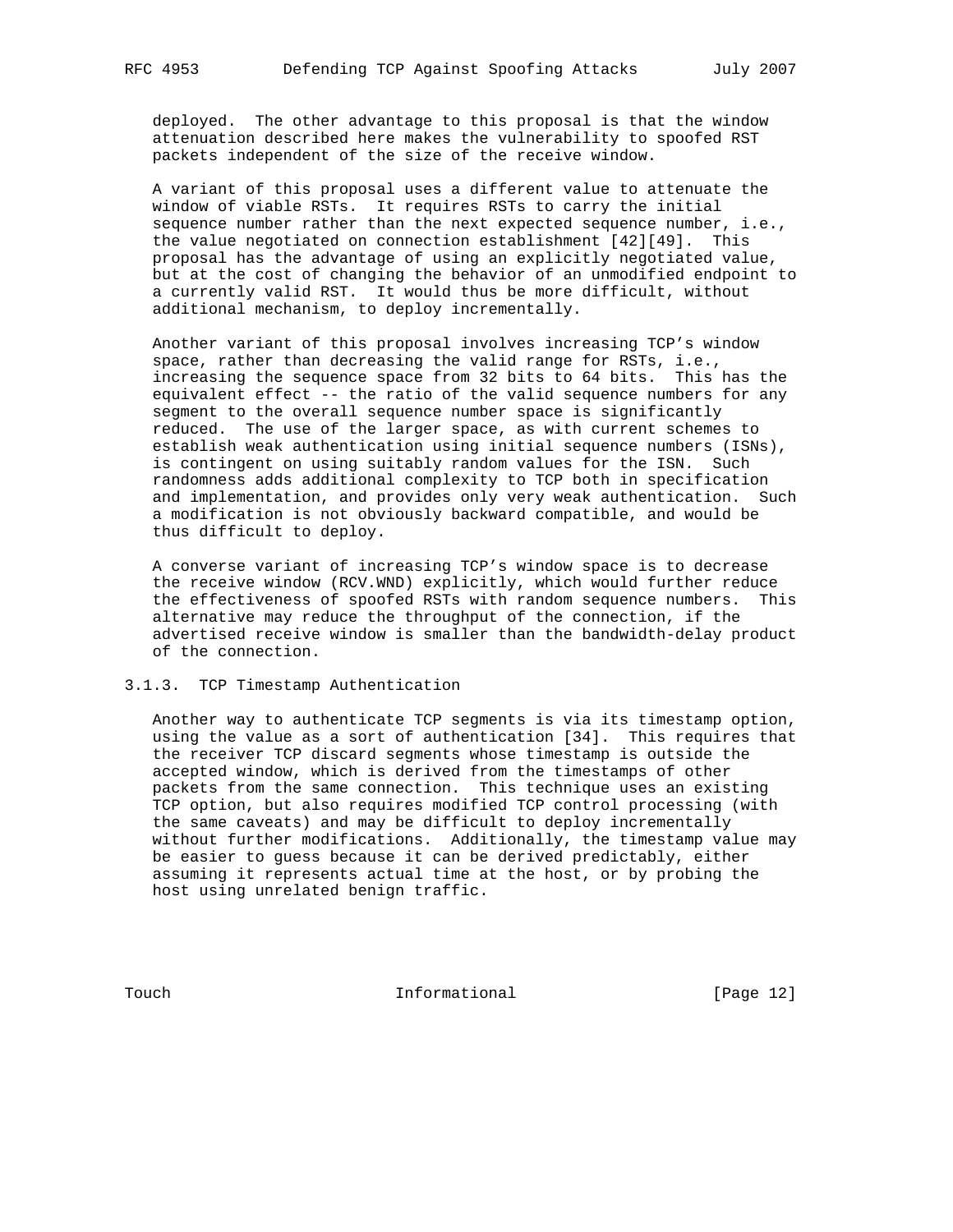## 3.1.4. Other TCP Cookies

 All of the above techniques are variants of cookies, otherwise meaningless data whose value is used to validate the packet. In the case of MD5 checksums, the cookie is computed based on a shared secret. Note that even a signature can be guessed, and presents a 1 in 2^(signature length) probability of attack. The primary difference is that MD5 signatures are effectively one-time cookies, not predictable based on on-path snooping, because they are dependent on packet data and thus do not repeat. Window attenuation sequence numbers can be guessed by snooping the sequence number of current packets of an existing connection, and timestamps can be guessed even less directly, either by separate benign connections or by assuming they roughly correlate to local time. These variants of cookies are similar in spirit to TCP SYN cookies, again patching a vulnerability to off-path third-party spoofing attacks based on a (fairly weak, excepting MD5) form of authentication. Another form of cookie is the source port itself, which can be randomized but provides only 16 bits of protection (65,000 combinations), which may be exhaustively attacked. This can be combined with destination port randomization as well, but that would require a separate coordination mechanism (so both parties know which ports to use), which is equivalent to (and as infeasible for large-scale deployments as) exchanging a shared secret [39].

## 3.1.5. Other TCP Considerations

 The analysis of the potential for RST spoofing above assumes that the advertised receive window is opened to the maximum extent suggested by the bandwidth-delay product of the end-to-end path, and that the window is opened to an appreciable fraction of the overall sequence number space. As noted earlier, for most common cases, connections are too brief or over bandwidths too low for such a large window to be useful. Expanding TCP's sequence number space is a direct way to further avoid such vulnerability, even for long connections over emerging bandwidths. If either manual tuning or automatic tuning of the advertised receive window (via receive buffer tuning) is not provided, this is not an issue (although connection performance will suffer) [38].

 It may be sufficient for the endpoint to limit the advertised receive window by deliberately leaving it small. If the receive socket buffer is limited, e.g., to the ubiquitous default of 64 KB, the advertised receive window will not be as vulnerable even for very long connections over very high bandwidths. The vulnerability will grow linearly with the increased network speed, but not as the square. The consequence is lower sustained throughput, where only one window's worth of data per round-trip time (RTT) is exchanged.

Touch Informational [Page 13]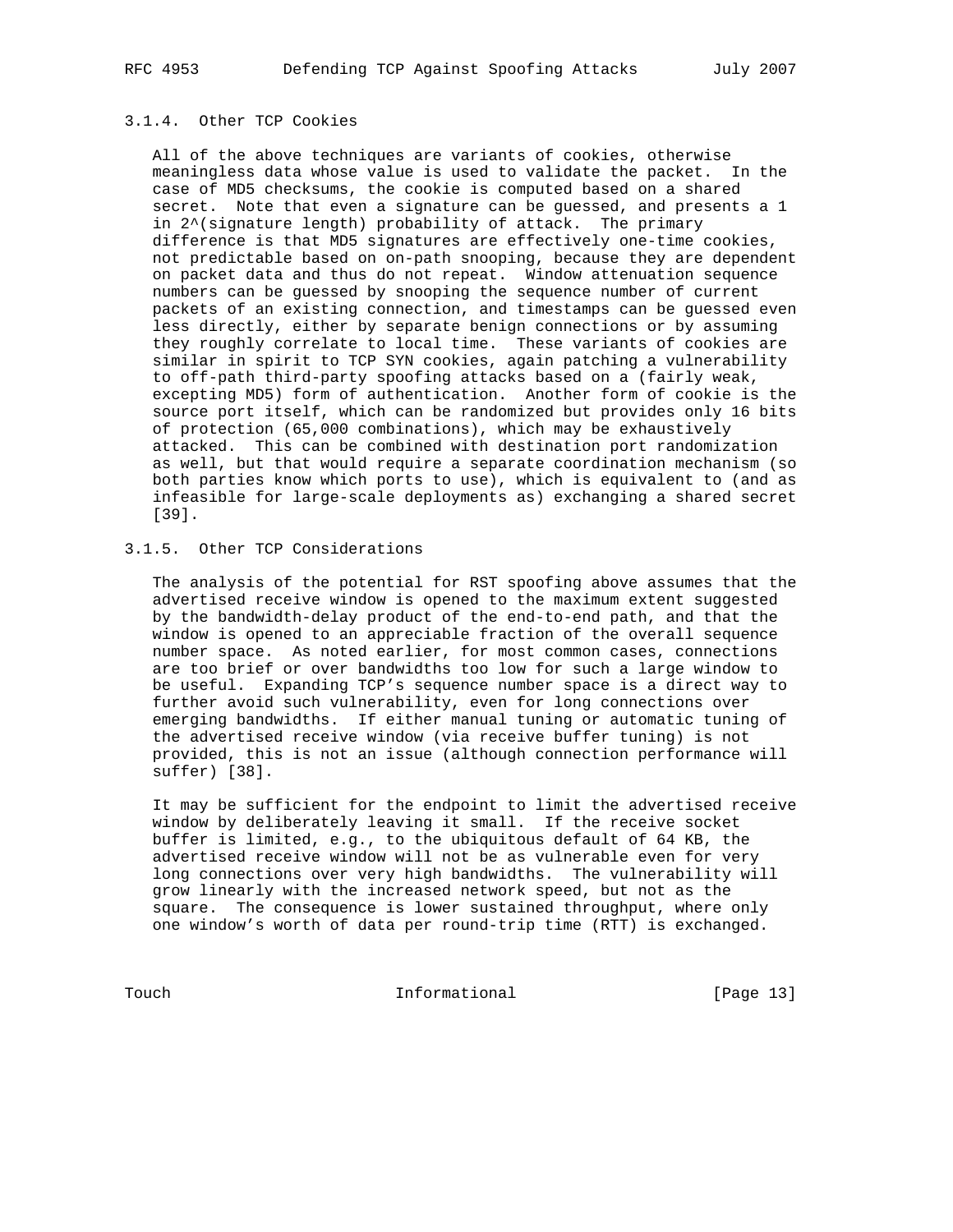This will keep the connection open longer; for long-lived connections with continuous sourced data, this may continue to present an attack opportunity, albeit a sparse and slow-moving target. For the most recent case where BGP data is being exchanged between Internet routers, the data is bursty and the aggregate traffic may be small (i.e., unlikely to cover a substantial portion of the sequence space, even if long-lived), so smaller advertised receive windows (via small receiver buffers) may, in some cases, sufficiently address the immediate problem. This assumes that the routing tables can be exchanged quickly enough with bandwidth reduced due to the smaller buffers, or perhaps that the advertised receive window is opened only during a large burst exchange (e.g., via some other signal between the two routers, or a time-based signal, though either would be nonstandard).

#### 3.1.6. Other Transport Protocol Solutions

 Segment authentication has been addressed at the transport layer in other protocols. Both SCTP and DCCP include cookies for connection establishment and use them to authenticate a variety of other control messages [28][41]. The inclusion of such mechanism at the transport protocol, although emerging as standard practice, complicates the design and implementation of new protocols [32]. As new attacks are discovered (SYN floods, RSTs, etc.), each protocol must be modified individually to compensate. A network solution may be more appropriate and efficient.

 It should be noted that RST attacks, which rely on brute-force, are relatively easy for intrusion detection software to detect at the TCP layer. Any connection that receives a large number of invalid - outside-window -- RSTs might have subsequent RSTs blocked, to defeat such attacks. This would have the side-effect of blocking legitimate RSTs to that connection, which might then interfere with cleaning up the transport state between the endpoint peers. This side-effect, coupled with the increased monitoring load, might render such solutions undesirable in the general case, but they might usefully be applied to special cases, e.g., for BGP for routers.

## 3.2. Network Layer (IP) Solutions

 There are two primary variants of network layer solutions to spoofing: address filtering and IPsec. Address filtering is an indirect system that relies on other parties to filter packets sent upstream of an attack, but does not necessarily require participation of the packet source. IPsec requires cooperation between the endpoints wanting to avoid attack on their connection, which currently involves preexisting shared knowledge of either a shared key or shared certificate authority.

Touch **Informational Informational** [Page 14]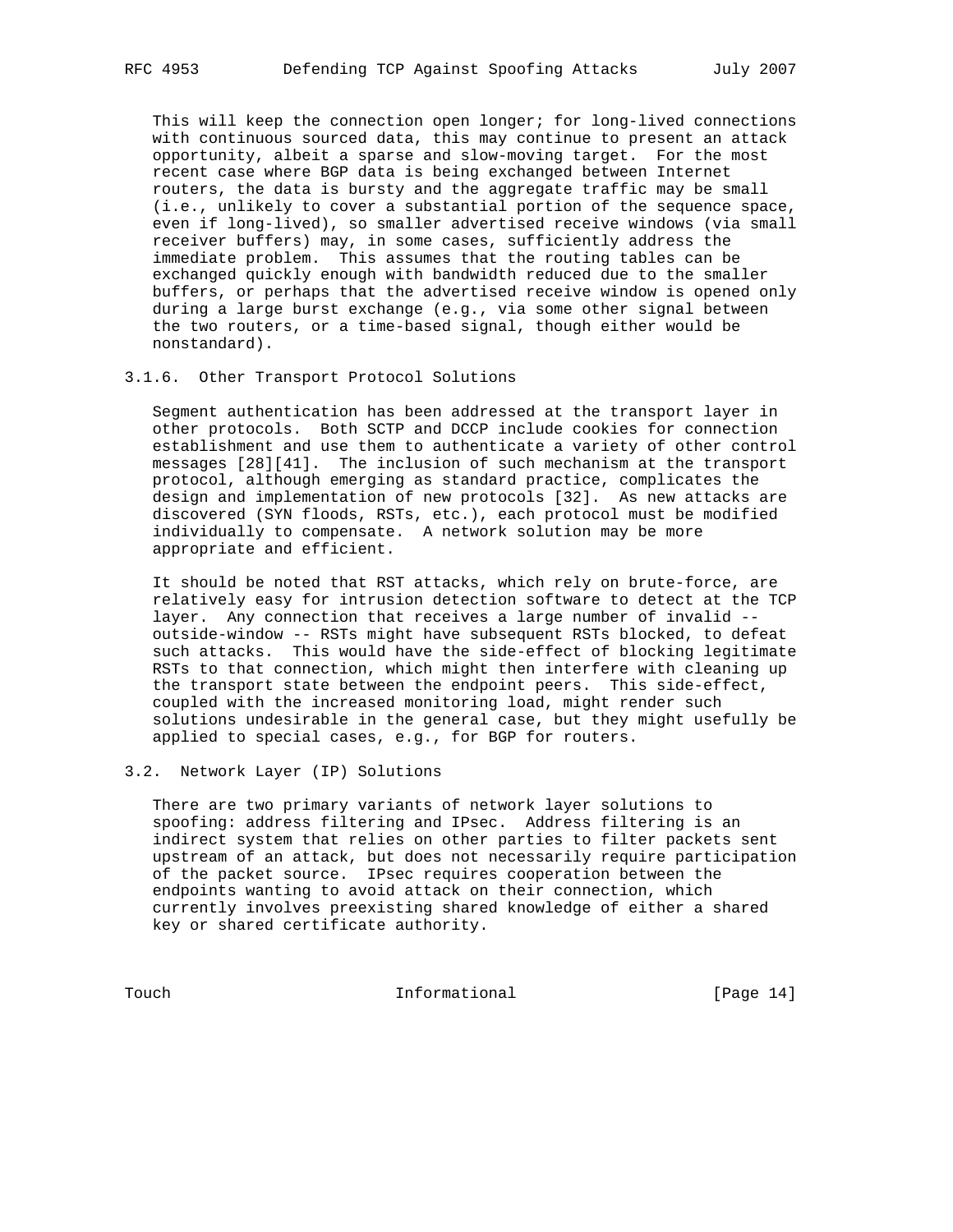#### 3.2.1. Address Filtering

 Address filtering is often proposed as an alternative to protocol mechanisms to defeat IP source address spoofing [2][13]. Address filtering restricts traffic from downstream sources across transit networks based on the IP source address. A kind of filtering already occurs at the endpoints of a connection, because attack messages must match the socket pair to succeed; again, note that such attacks require knowing the entire socket pair, and are unlikely except in particular cases. This section discusses filtering based on address only, typically done at the borders of an AS.

 It can also restrict core-to-edge paths to reject traffic that should have originated further toward the edge. It cannot restrict traffic from edges lacking filtering through the core to a particular edge. As a result, each border router must perform the appropriate filtering for overall protection to result; failure of any border router to filter defeats the protection of all participants inside the border, and potentially those outside as well. Address filtering at the border can protect those inside the border from some kinds of spoofing, i.e., connections among those inside a border, because only interior addresses should originate inside the border. It cannot, however, protect connections including endpoints outside the border (i.e., those that traverse the AS boundary) except to restrict where the traffic enters from, e.g., if it expected from one AS and not another.

 As a result, address filtering is not a local solution that can be deployed to protect communicating pairs, but rather relies on a distributed infrastructure of trusted gateways filtering forged traffic where it enters the network. It is not feasible for local, incremental deployment, but may be applicable to connections among those inside the protected border in some scenarios. Applying filtering can also be useful to reduce the network load of spoofed traffic [31].

 A more recent variant of address filtering checks the IP TTL (Time to Live) field, relying on the TTL set by the other end of the connection [15]. This technique has been used to provide filtering for BGP. It assumes the connection source TTL is set to 255; packets at the receiver are checked for TTL=255, and others are dropped. This restricts traffic to one hop upstream of the receiver (i.e., a BGP router), but those hops could include other user programs at those nodes (e.g., the BGP router's peer) or any traffic those nodes accept via tunnels -- because tunnels need not decrement TTLs, notably for "bump in the wire" (BITW) or BITW-equivalent scenarios [33] (see also Section 5.1 of [15] and [16]). TTL filtering works only where all traffic from the other end of the tunnel is trusted,

Touch Informational [Page 15]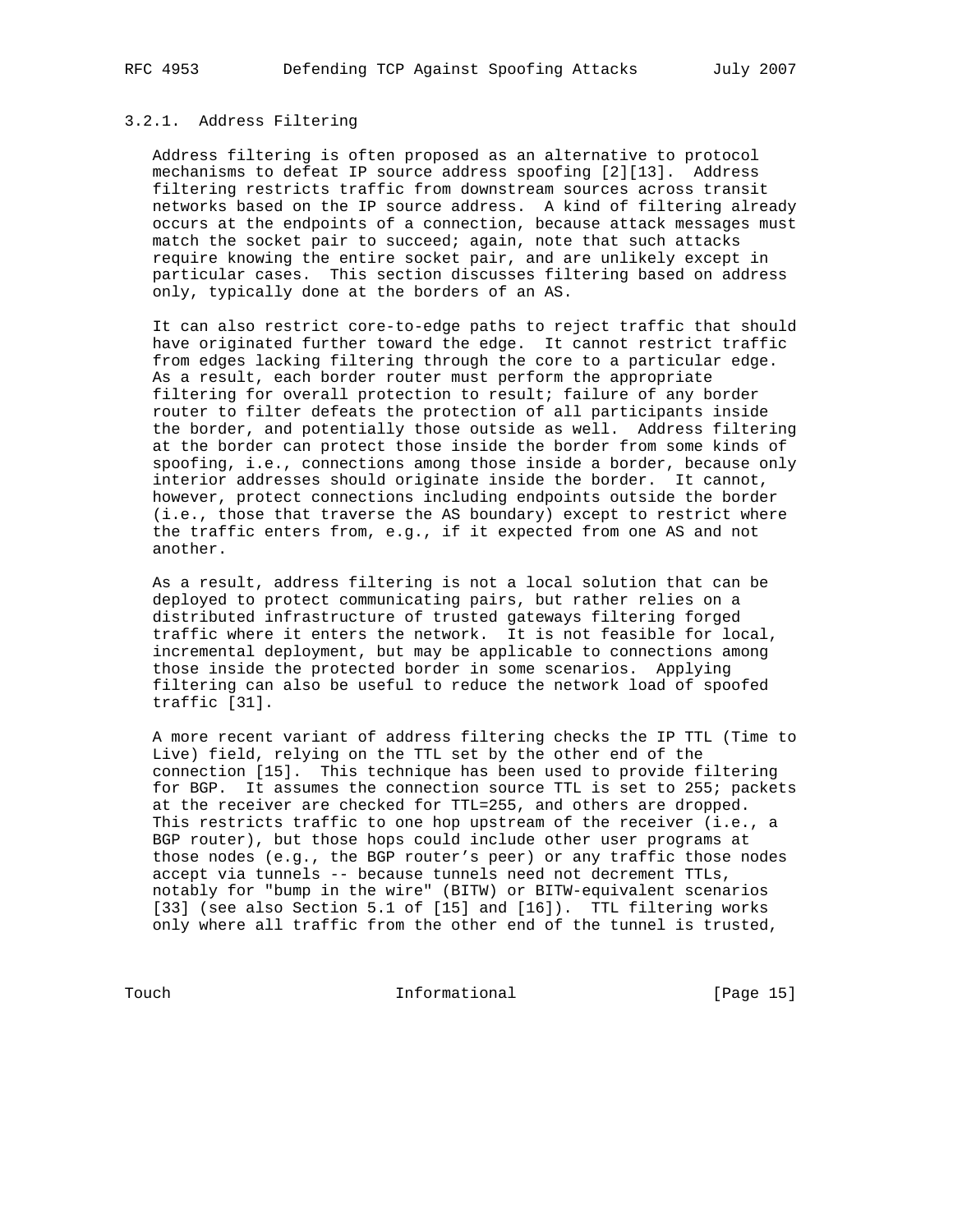i.e., where it does not originate or transit spoofed traffic. The use of TTL rather than link or network security also assumes an untampered point-to-point link, where no other traffic can be spoofed onto a link.

 This method of filtering works best where traffic originates one hop away, so that the address filtering is based on the trust of only directly-connected (tunneled or otherwise) nodes. Like conventional address filtering, this reduces spoofing traffic in general, but is not considered a reliable security mechanism because it relies on distributed filtering (e.g., the fact that upstream nodes do not terminate tunnels arbitrarily).

# 3.2.2. IPsec

 TCP is susceptible to RSTs, but also to other off-path and on-path spoofing attacks, including SYN attacks. Other transport protocols, such as UDP and RTP are equally susceptible. Although emerging transport protocols attempt to defeat such attacks at the transport layer, such attacks take advantage of network layer identity spoofing. The packet is coming from an endpoint that is spoofing another endpoint, either upstream or somewhere else in the Internet. IPsec was designed specifically to establish and enforce authentication of a packet's source and contents in order to most directly and explicitly address this security vulnerability.

 The larger problem with IPsec is that of key distribution and use. IPsec is often cumbersome, and has only recently been supported in many end-system operating systems. More importantly, it relies on preshared keys, signed X.509 certificates, or a trusted third-party (e.g., Kerberos) key infrastructure to establish and exchange keying information (e.g., via IKE). Each of these issues presents challenges when using IPsec to secure traffic to a well-known server, whose clients may not support IPsec or may not have registered with a previously-known certificate authority (CA).

 These keying challenges are being addressed in the IETF in ways that will enable servers secure associations with other parties without advance coordination [45][46]. This can be especially useful for publicly-available servers, or for protecting connections to servers that -- for whatever reason -- have not or will not deploy conventional IPsec certificates (i.e., core Internet BGP routers).

Touch **Informational Informational** [Page 16]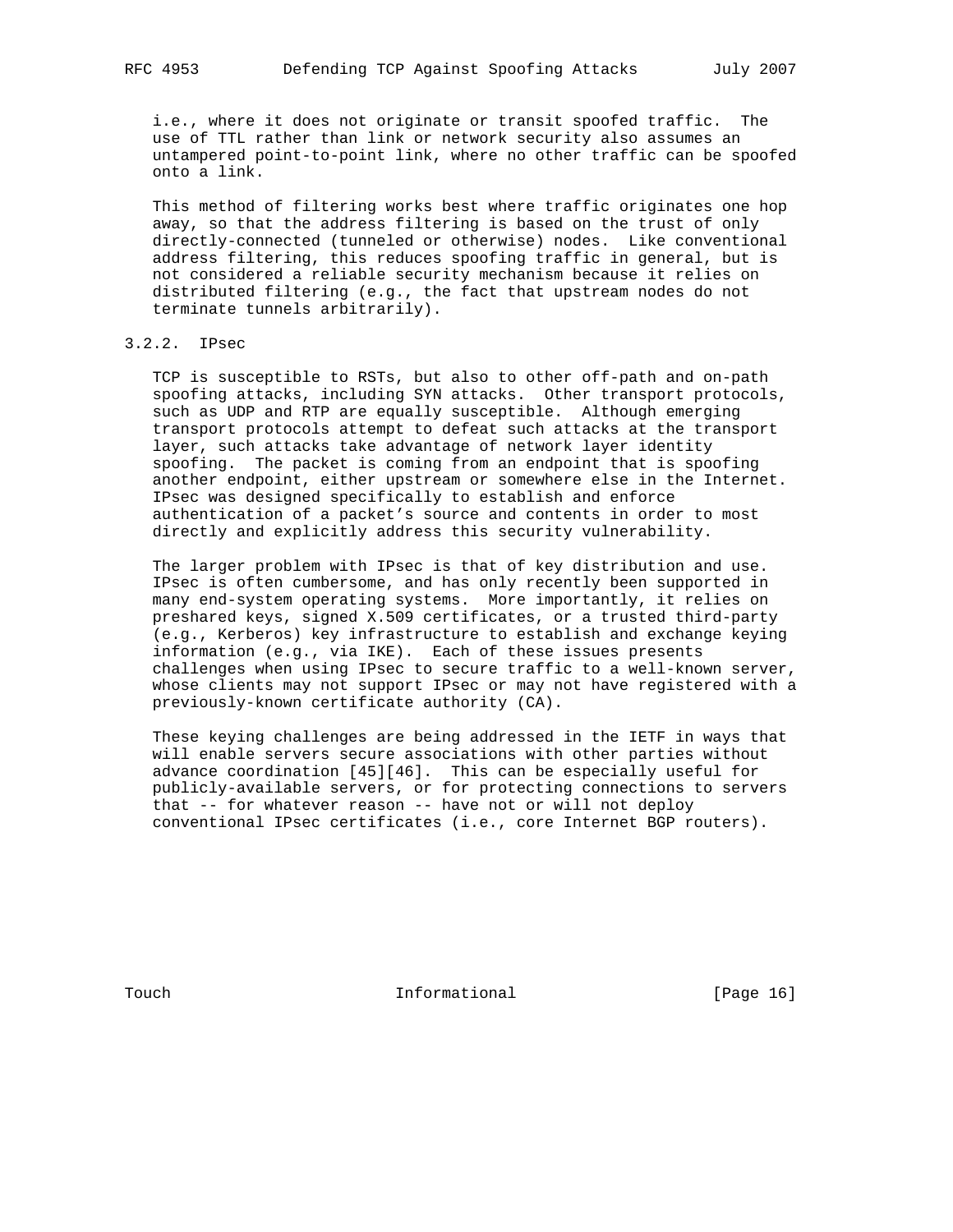## 4. ICMP

 Just as spoofed TCP packets can terminate a connection, so too can spoofed ICMP packets. ICMP can be used to launch a variety of attacks on TCP including connection resets, path-MTU attacks, and can also be used to attack the host with non-TCP 'ping of death' and 'smurf attacks', etc. [40]. ICMP thus represents a substantial threat to TCP, but this is not the focus of this document, although a number of protections are discussed below because some are comparable to TCP anti-spoofing techniques. Note also that ICMP attacks on TCP assume that the socket pair is known by the attacker, which is unlikely except for a subset of services between pairs of widely known endpoints.

 TCP headers can be included inside certain ICMP messages [7]. There have been recent suggestions to validate the sequence number of TCP headers when they occur inside ICMP messages [18]. This sequence checking is similar to checks that would occur for conventional data packets in TCP, but is being proposed in the spirit of the RST window attenuation described in Section 3.1.2.

 Some such checks may be reasonable, especially where they parallel the validations already performed by TCP processing, notably where they emulate the semantics of such processing. For example, the TCP checksum should be validated (if the entire TCP segment is contained in the ICMP message) before any fields of the TCP header are examined, to avoid reacting to corrupted packets. Similarly, if the TCP MD5 option is present, its signature should probably be validated before considering the contents of the message. Such validation can ensure that the packet was not corrupted prior to the ICMP generation (checksum), that the packet was one sent by the source (IPsec or TCP/MD5 authenticated), or that the packet was not in the network for an excess of 2\*MSL (valid sequence number).

 ICMP presents a particular challenge because some messages can reset a connection more easily -- with less validation -- than even some spoofed TCP segments. One other proposed alternative is to change TCP's reaction to ICMPs after a connection is established; that may leave TCP susceptible during connection establishment and modifies TCP's reaction to certain valid network events [19]. This considers the context-sensitivity of ICMP messages, as does IPsec in some tunneled configurations, but the recommendations are ambiguous regarding such filtering [27].

 Ultimately, requiring TCP ICMP messages to be 'in window' may be insufficient protection, as this document shows for spoofed data. ICMP packets can be authenticated when originating at known, trusted endpoints, such as endpoints of connections or routers in known

Touch Informational [Page 17]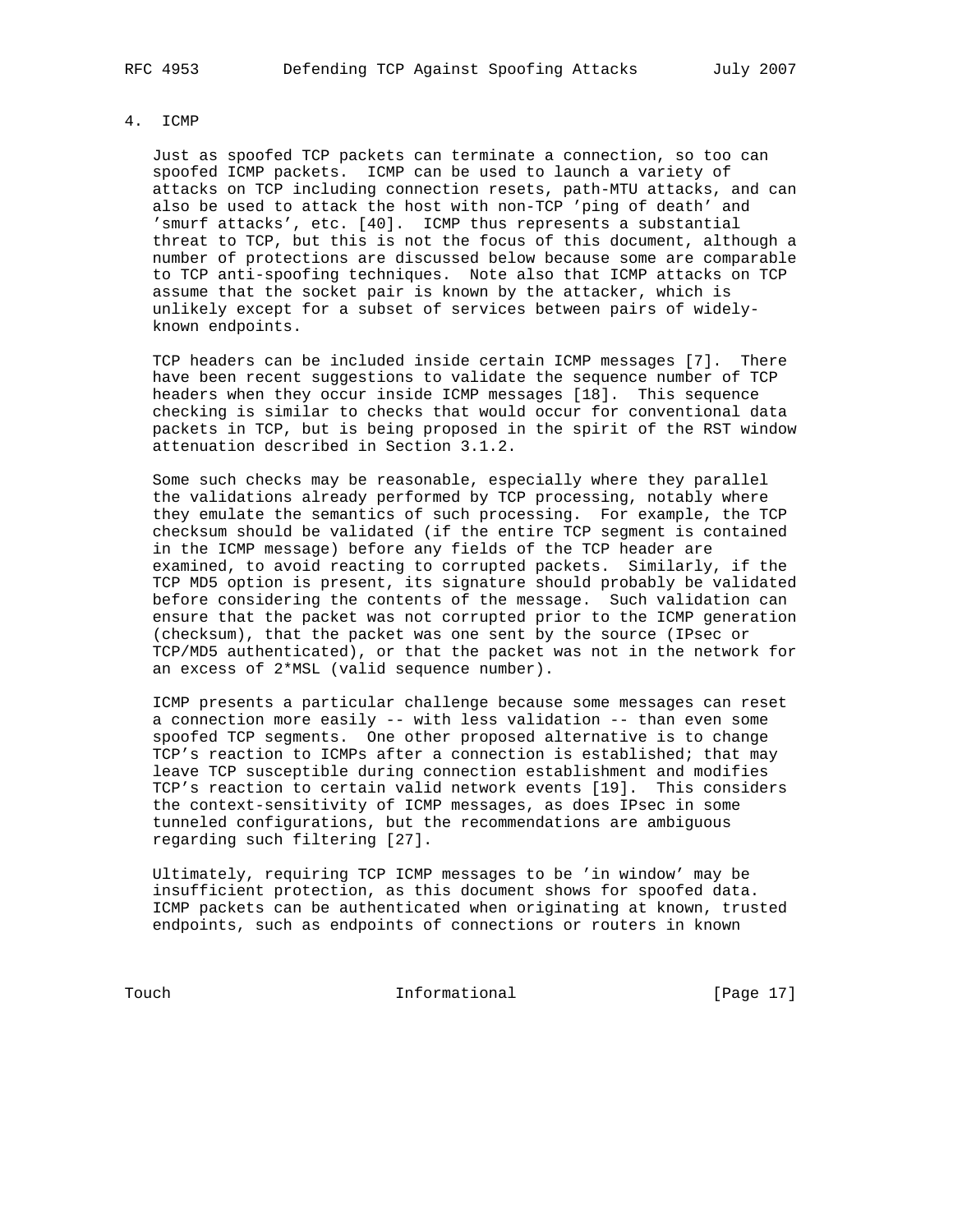domains with preexisting IPsec associations. Unfortunately, they also can originate at other places in the network. In addition, some networks filter all ICMP packets because validation may not be possible, especially because they can be injected from anywhere in a network, and so cannot be easily and locally address filtered [27]. As a result, they are not addressed separately in the issues or security considerations of this document further.

## 5. Issues

 There are a number of existing and proposed solutions addressing the vulnerability of transport protocols in general (and TCP in specific) to off-path third-party spoofing attacks. As shown, these operate at the transport or network layer. Transport solutions require separate modification of each transport protocol, addressing network identity spoofing separately in the context of each transport association. Network solutions require distributed coordination (filtering) or can be computationally intensive and require pervasive registration of certificate authorities with every possible endpoint (authentication). This section explains these observations further.

#### 5.1. Transport Layer (e.g., TCP)

 Transport solutions rely on shared cookies to authenticate segments, including data, transport header, and even pseudo-header (e.g., fixed portions of the outer IP header in TCP). Because the Internet relies on stateless network protocols, it makes sense to rely on state establishment and maintenance available in some transport layers not only for the connection but for authentication state. Three-way handshakes and heartbeats can be used to negotiate authentication state in conjunction with connection parameters, which can be stored with connection state easily.

 As noted earlier, transport layer solutions require separate modification of all transport protocols to include authentication. Not all transport protocols support negotiated endpoint state (e.g., UDP), and legacy protocols have been notoriously difficult to safely augment. Not all authentication solutions are created equal, either, and relying on a variety of transport solutions exposes end-systems to increased potential for incorrectly specified or implemented solutions. Transport authentication has often been developed piece wise, in response to specific attacks, e.g., SYN cookies and RST window attenuation [4][36].

 Transport layer solutions are not only per-protocol, but often per connection. This has both advantages and drawbacks. One advantage to transport layer solutions is that they can protect the transport protocol when lower layers have failed, e.g., due to bugs in

Touch Informational [Page 18]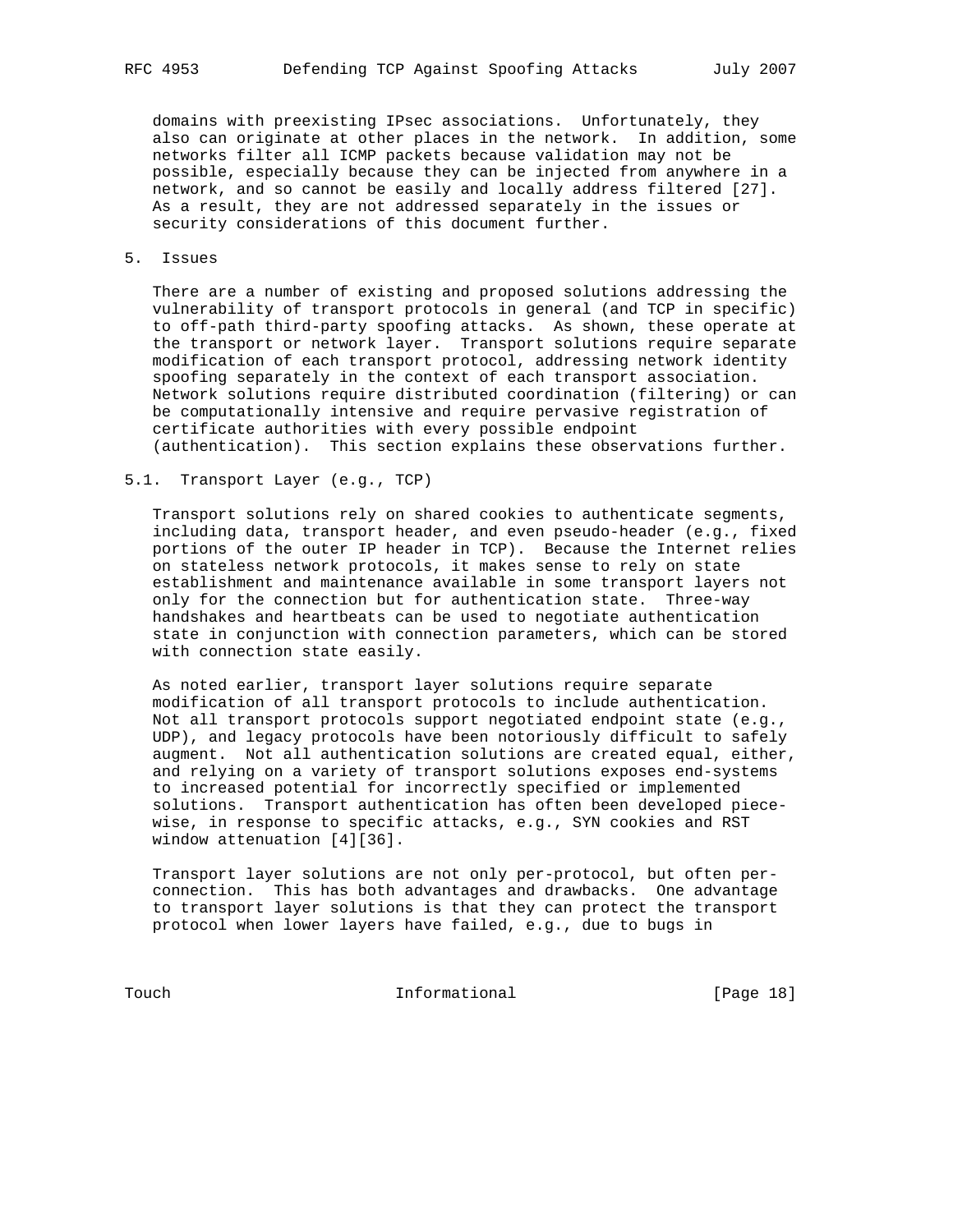implementation. TCP already includes a variety of packet validation mechanisms to protect in these cases, e.g., checking that RSTs are in-window. More strict checks can increase the protections provided, e.g., to protect against misaddressed RSTs that end up in-window (via TCPsecure) or to protect against connection interruption due to RSTs, SYNs, or data injection from misaddressed packets (TCP/MD5) [36].

 Another advantage is that transport layer protections can be more specifically limited to a particular connection. Because each connection negotiates its state separately, that state can be more specifically tied to that connection. This is both an advantage and a drawback. It can make it easier to tie security to an individual connection, although in practice a shared secret or certificate will generally be shared across multiple connections.

 As a drawback, each transport connection needs to negotiate and maintain authentication state separately. Some overhead is not amortized over multiple connections, e.g., overheads in packet exchanges, whereas other overheads are not amortized over different transport protocols, e.g., design and implementation complexity - both as would be the case in a network layer solution. Because the authentication happens later in packet processing than is required, additional endpoint resources may be needlessly consumed, e.g., in demultiplexing received packets, indexing connection identifiers, and continuing to buffer spoofed packets, etc., only to be dropped later at the transport layer.

5.2. Network Layer (IP)

 A network layer solution avoids the hazards of multiple transport variants, using a single shared endpoint authentication mechanism early in receiver packet processing to discard unauthenticated packets at the network layer instead. This defeats spoofing entirely because spoofing involves masquerading as another endpoint, and network layer security validates the endpoint as the source of the packets it emits. Such a network level solution protects all transport protocols as a result, including both legacy and emerging protocols, and reduces the complexity of these protocols as well. A shared solution also reduces protocol overhead, and decouples the management (and refreshing) of authentication state from that of individual transport connections. Finally, a network layer solution protects not only the transport layer but the network layer as well, e.g., from IGMP, and some kinds of ICMP (Section 4), spoofing attacks.

 The IETF Proposed Standard protocol for network layer authentication is IPsec [27]. IPsec specifies the overall architecture, including header authentication (AH) [25] and encapsulation (ESP) modes [26].

Touch Informational [Page 19]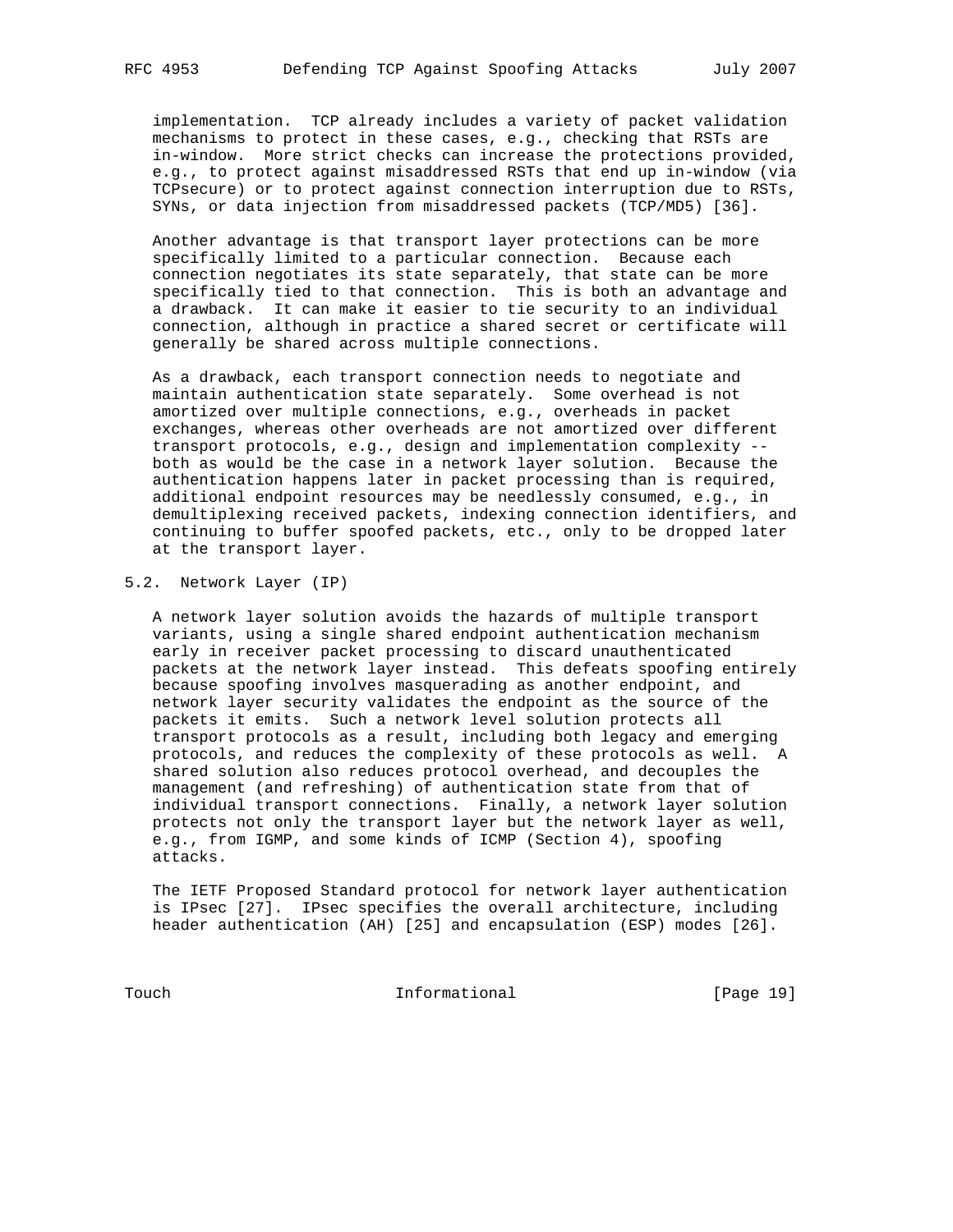AH authenticates both the IP header and IP data, whereas ESP authenticates only the IP data (e.g., transport header and payload). AH is being phased out since ESP is more efficient and the Security Parameters Index (SPI) includes sufficient information to verify the IP header anyway [27]. These two modes describe the security applied to individual packets within the IPsec system; key exchange and management is performed either out-of-band (via pre-shared keys) or by an automated key exchange protocol, e.g., IKE [24].

 IPsec already provides authentication of an IP header and its data contents sufficient to defeat both on-path and off-path third-party spoofing attacks. IKE can configure authentication between two endpoints on a per-endpoint, per-protocol, or per-connection basis, as desired. IKE also can perform automatic periodic re-keying, further defeating crypto-analysis based on snooping (clandestine data collection). The use of IPsec is already commonly strongly recommended for protected infrastructure.

 Existing IPsec is not appropriate for many deployments. It is computationally intensive both in key management and individual packet authentication [43]. This computational overhead can be prohibitive, and so often requires additional hardware, especially in commercial routers. As importantly, IKE is not anonymous; keys can be exchanged between parties only if they trust each other's X.509 certificates, trust some other third-party to help with key generation (e.g., Kerberos), or pre-share a key. These certificates provide identification (the other party knows who you are) only where the certificates themselves are signed by certificate authorities (CAs) that both parties already trust. To a large extent, the CAs themselves are the pre-shared keys that help IKE establish security association keys, which are then used in the authentication algorithms.

 Alternative mechanisms are under development to address this limitation, to allow publicly-accessible servers to secure connections to clients not known in advance, or to allow unilateral relaxation of identity validation so that the remaining protections of IPsec can be made available [45][46]. In particular, these mechanisms can prevent a client (but without knowing who that client is) from being affected by spoofing from other clients, even when the attackers are on the same communications path.

 IPsec, although widely available both in commercial routers and commodity end-systems, is not often used except between parties that already have a preexisting relationship (employee/employer, between two ISPs, etc.). Servers to anonymous clients (e.g., customer/ business) or more open services (e.g., BGP, where routers may have large numbers of peers) are unmanageable, due to the breadth and flux

Touch 1nformational [Page 20]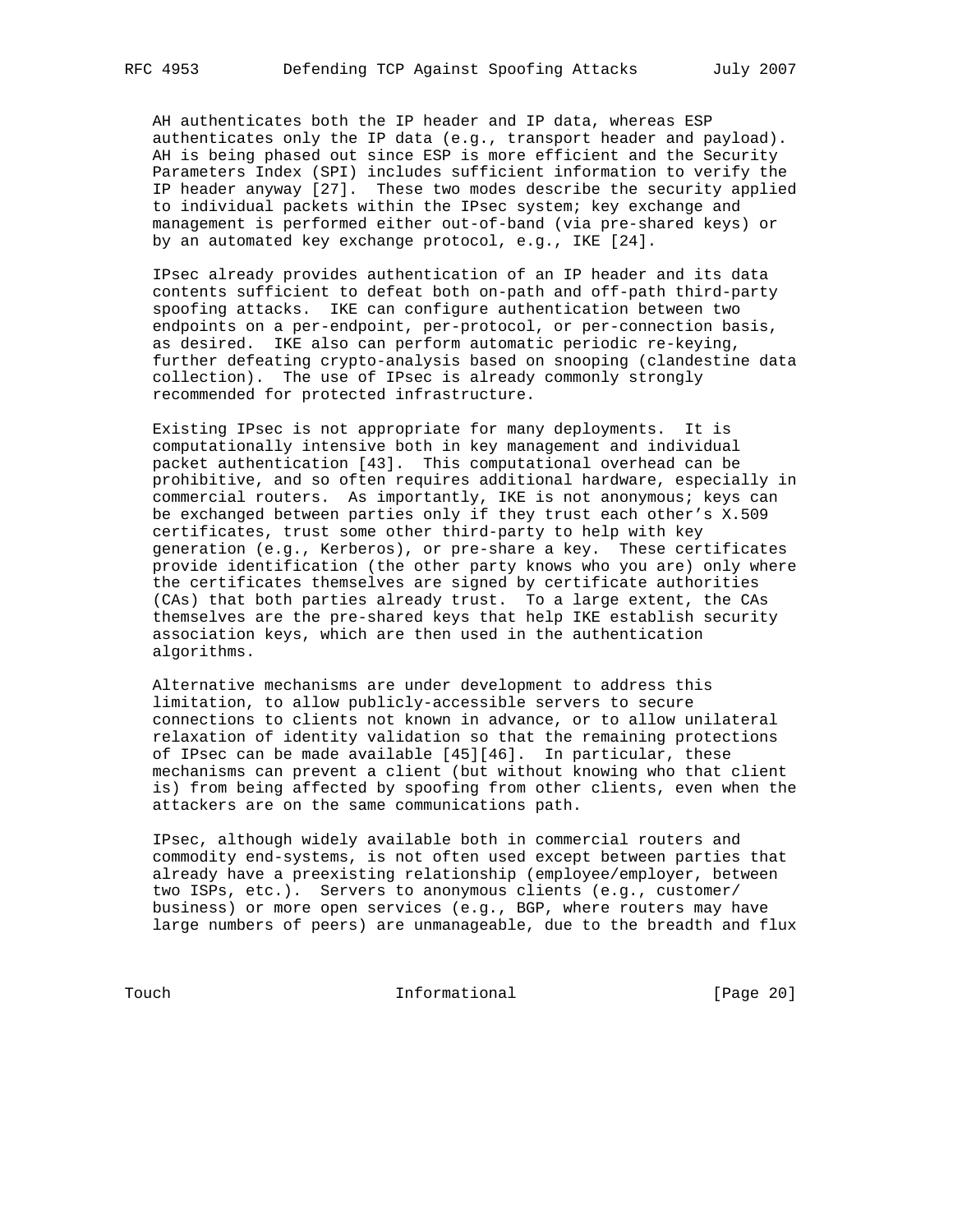of CAs. New endpoints cannot establish IPsec associations with such servers unless their own certificate is signed by a CA already trusted by the server. Different servers -- even within the same overall system (e.g., BGP) -- often cannot or will not trust overlapping subsets of CAs in general.

## 5.3. Application Layer

 There are a number of application layer authentication mechanisms, often implicit within end-to-end encryption. Application layer security (e.g., TLS, SSH, or MD5 checksums within a BGP stream) provides the ultimate protection of application data from all intermediaries, including network routers as well as exposure at other layers in the end-systems. This is the only way to ultimately protect the application data.

 Application authentication cannot protect either the network or transport protocols from spoofing attacks, however. Spoofed packets interfere with network processing or reset transport connections before the application checks the data. Authentication needs to winnow these packets and drop them before they interfere at these lower layers.

 An alternate application layer solution would involve resilience to reset connections. If the application can recover from such connection interruptions, then such attacks have less impact. Unfortunately, attackers still affect the application, e.g., in the cost of restarting connections, delays until connections are restarted, or increased connection establishment messages on the network. Some applications -- notably BGP -- even interpret TCP connection reliability as an indicator of route path stability, which is why attacks on BGP have such substantial consequences.

## 5.4. Link Layer

 Link layer security operates separately on each hop of an Internet. Such security can be critical in protecting link resources, such as bandwidth and link management protocols. Protection at this layer cannot suffice for network or transport layers, because it cannot authenticate the endpoint source of a packet. Link authentication ensures only the source of the current link hop where it is examined.

# 5.5. Issues Discussion

 The issues raised in this section suggest that there are challenges with all solutions to transport protection from spoofing attacks. This raises the potential need for alternate security levels. While it is already widely recognized that security needs to occur

Touch 1nformational [Page 21]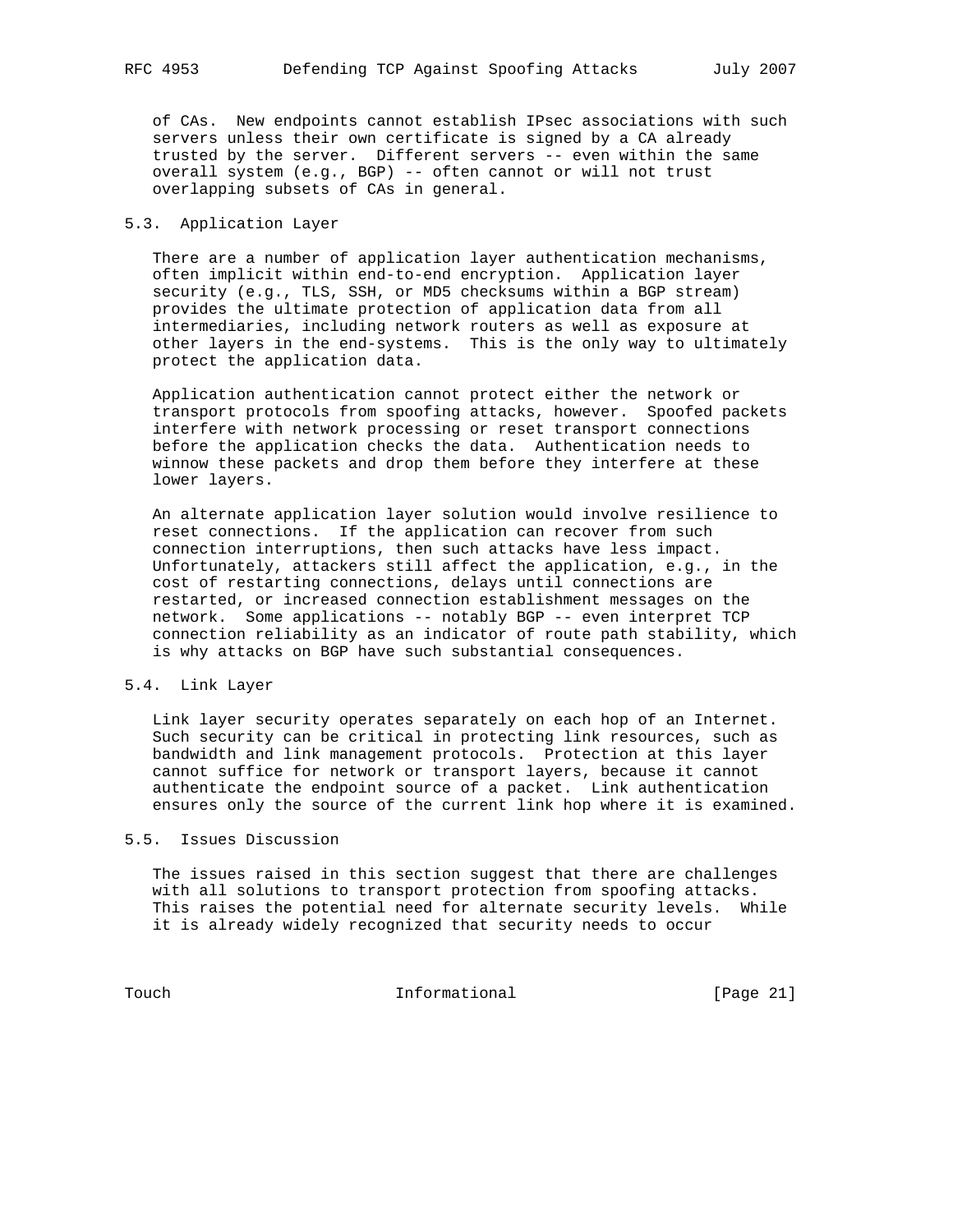simultaneously at many protocol layers, there also may be utility in supporting a variety of strengths at a single layer. For example, IPsec already supports a variety of algorithms (MD5, SHA1, etc., for authentication), but always assumes that:

- 1. The entire body of the packet is secured.
- 2. Security associations are established only where identity is authenticated by a known certificate authority or other pre-shared key.
- 3. Both on-path and off-path third-party spoofing attacks must be defeated.

 These assumptions are prohibitive, especially in many cases of spoofing attacks. For spoofing, the primary issue is whether packets are coming from the same party the server can reach. Only the IP header is fundamentally in question, so securing the entire packet (1) is computational overkill. It is sufficient to authenticate the other party as "a party you have exchanged packets with", rather than establishing their trusted identity ("Bill" vs. "Bob") as in (2). Finally, many cookie systems use clear-text (unencrypted), fixed cookie values, providing reasonable (1 in 2^{cookie-size}) protection against off-path third-party spoof attacks, but not addressing on path attacks at all. Such potential solutions are discussed in the Better Than Nothing Security (BTNS) documents [5][45][46]. Note also that NULL Encryption in IPsec applies a variant of this cookie, where the SPI is the cookie, and no further encryption is applied [17].

6. Security Considerations

 This entire document focuses on increasing the security of transport protocols and their resistance to spoofing attacks. Security is addressed throughout.

 This document describes a number of techniques for defeating spoofing attacks. Those relying on clear-text cookies, either explicit or implicit (e.g., window sequence attenuation) do not protect from on path spoofing attacks, since valid values can be learned from prior traffic. Those relying on true authentication algorithms are stronger, protecting even from on-path attacks, because the authentication hash in a single packet approaches the behavior of "one-time" cookies.

 The security of various levels of the protocol stack is addressed. Spoofing attacks are fundamentally identity masquerading, so we believe the most appropriate solutions defeat these at the network layer, where end-to-end identity lies. Some transport protocols

Touch 1nformational [Page 22]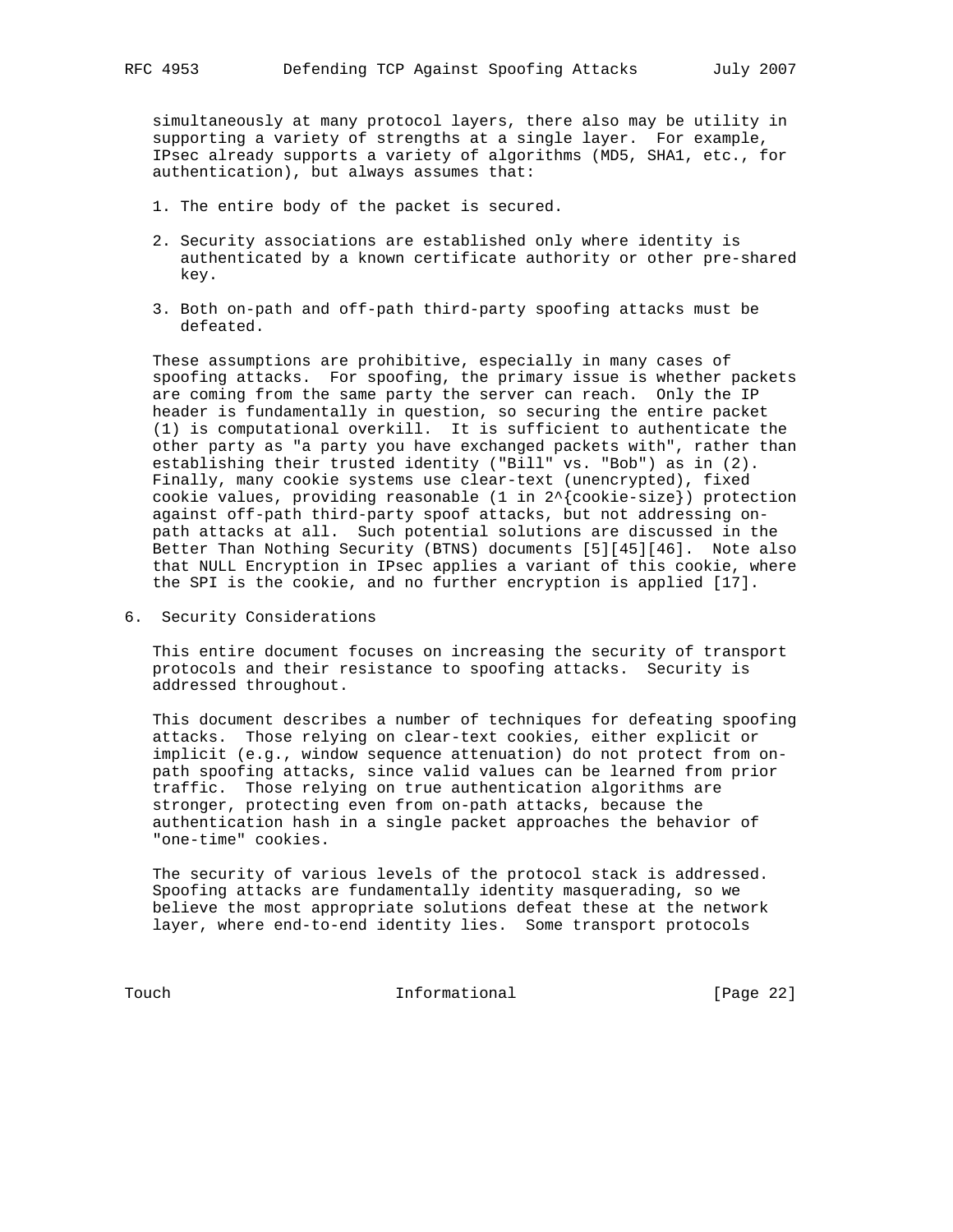subsume endpoint identity information from the network layer (e.g., TCP pseudo-headers), whereas others establish per-connection identity based on exchanged nonces (e.g., SCTP). It is reasonable, if not recommended, to address security at all layers of the protocol stack.

 Note that Network Address Translators (NATs) and other middleboxes complicate the design and deployment of techniques to defeat spoofing attacks. Devices such as these, that modify IP and/or TCP headers in-transit, generate traffic equivalent to a spoofing attack, and thus should be inhibited by antispoofing mechanisms. Details of these middlebox-related problems are out of scope for this document, but issues thereof are addressed in RFCs and emerging documents that discuss the interactions between such devices and the Internet architecture, e.g., [21]. Fortunately, many of the most critical TCP-based connections -- in particular, those supporting routing protocols like BGP -- do not traverse such middleboxes, and are not affected by this limitation.

7. Conclusions

 This document describes the details of the recent BGP spoofing attacks involving spurious RSTs, which could be used to shutdown TCP connections. It summarizes and discusses a variety of current and proposed solutions at various protocol layers.

8. Acknowledgments

 This document was inspired by discussions in the TCPM WG <http://www.ietf.org/html.charters/tcpm-charter.html> about the recent spoofed RST attacks on BGP routers, including R. Stewart's document (whose author list has since evolved) [36][42]. The analysis of the attack issues, alternate solutions, and the anonymous security proposed solutions were the result of discussions on that list as well as with USC/ISI's T. Faber, A. Falk, G. Finn, and Y. Wang. R. Atkinson suggested the UDP variant of TCP/MD5, P. Goyette suggested using the ISN to seed TCP/MD5, and L. Wood suggested using the ISN to validate RSTs. Other improvements are due to the input of various members of the IETF's TCPM WG, notably detailed feedback from F. Gont, P. Savola, and A. Hoenes.

This document was prepared using 2-Word-v2.0.template.dot.

Touch **Informational Informational** [Page 23]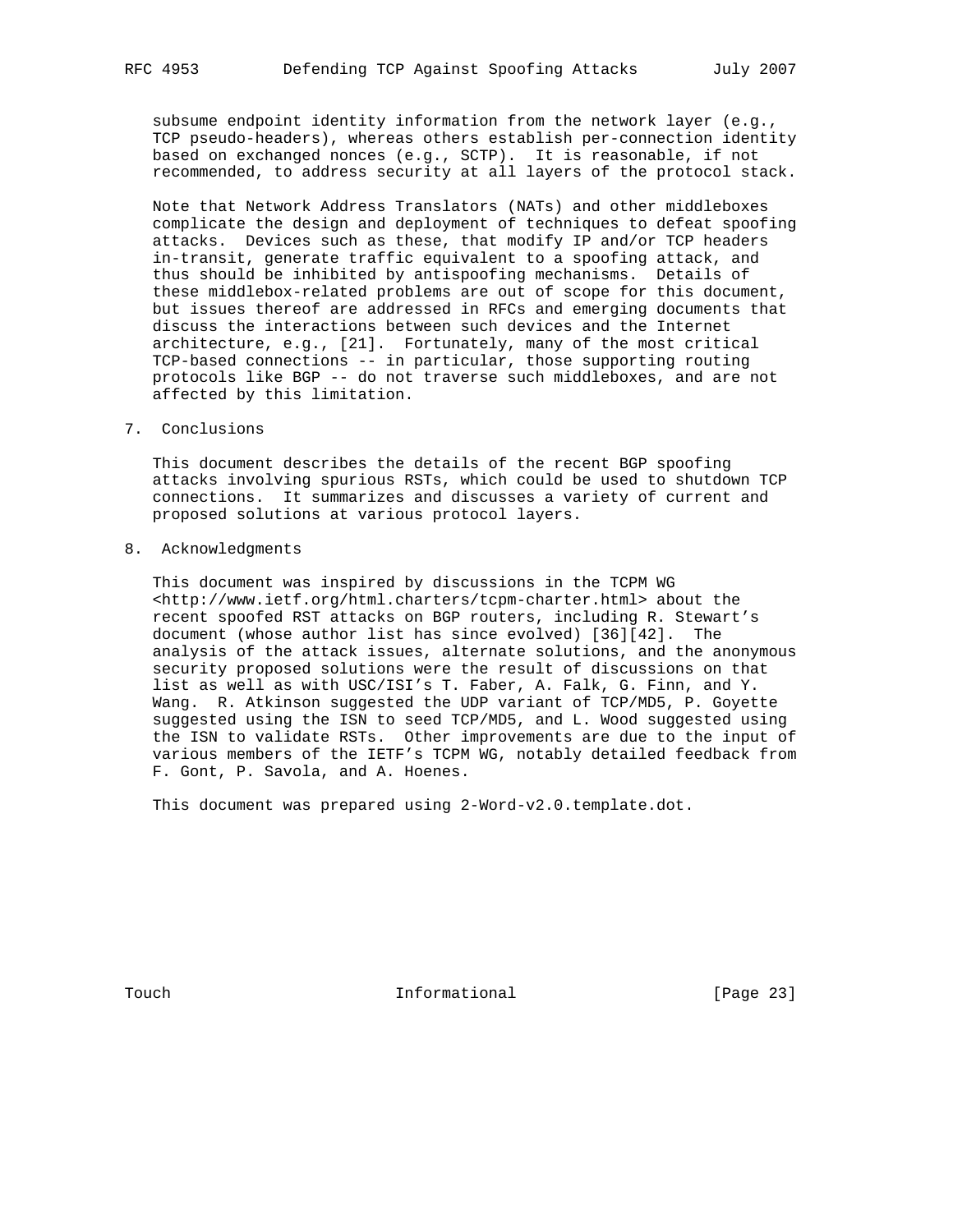## 9. Informative References

- [1] Allman, M., Paxson, V., and W. Stevens, "TCP Congestion Control", RFC 2581, April 1999.
- [2] Baker, F. and P. Savola, "Ingress Filtering for Multihomed Networks", BCP 84, RFC 3704, March 2004.
- [3] Bellovin, S. and A. Zinin, "Standards Maturity Variance Regarding the TCP MD5 Signature Option (RFC 2385) and the BGP-4 Specification", RFC 4278, January 2006.
- [4] Bernstein, D., "SYN cookies", 1997, <http://cr.yp.to/syncookies.html>.
- [5] Better Than Nothing Security [BTNS] WG web pages, <http://www.postel.org/anonsec>.
- [6] Bonica, R., Weis, B., Viswanathan, S., Lange, A., and O. Wheeler, "Authentication for TCP-based Routing and Management Protocols", Work in Progress, February 2007.
- [7] Braden, R., "Requirements for Internet Hosts Communication Layers", STD 3, RFC 1122, October 1989.
- [8] Braden, R., "TIME-WAIT Assassination Hazards in TCP", RFC 1337, May 1992.
- [9] CERT alert: "Technical Cyber Security Alert TA04-111A: Vulnerabilities in TCP", April 20, 2004, <http://www.us-cert.gov/cas/techalerts/TA04-111A.html>.
- [10] Convery, S., and M. Franz, "BGP Vulnerability Testing: Separating Fact from FUD", 2003, <http://www.nanog.org/mtg-0306/pdf/franz.pdf>.
- [11] Eddy, W., "TCP SYN Flooding Attacks and Common Mitigations", Work in Progress, May 2007.
- [12] Faber, T., J. Touch, and W. Yue, "The TIME-WAIT state in TCP and Its Effect on Busy Servers", Proc. Infocom 1999, pp. 1573- 1583, Mar. 1999.
- [13] Ferguson, P. and D. Senie, "Network Ingress Filtering: Defeating Denial of Service Attacks which employ IP Source Address Spoofing", BCP 38, RFC 2827, May 2000.

Touch **Informational Informational** [Page 24]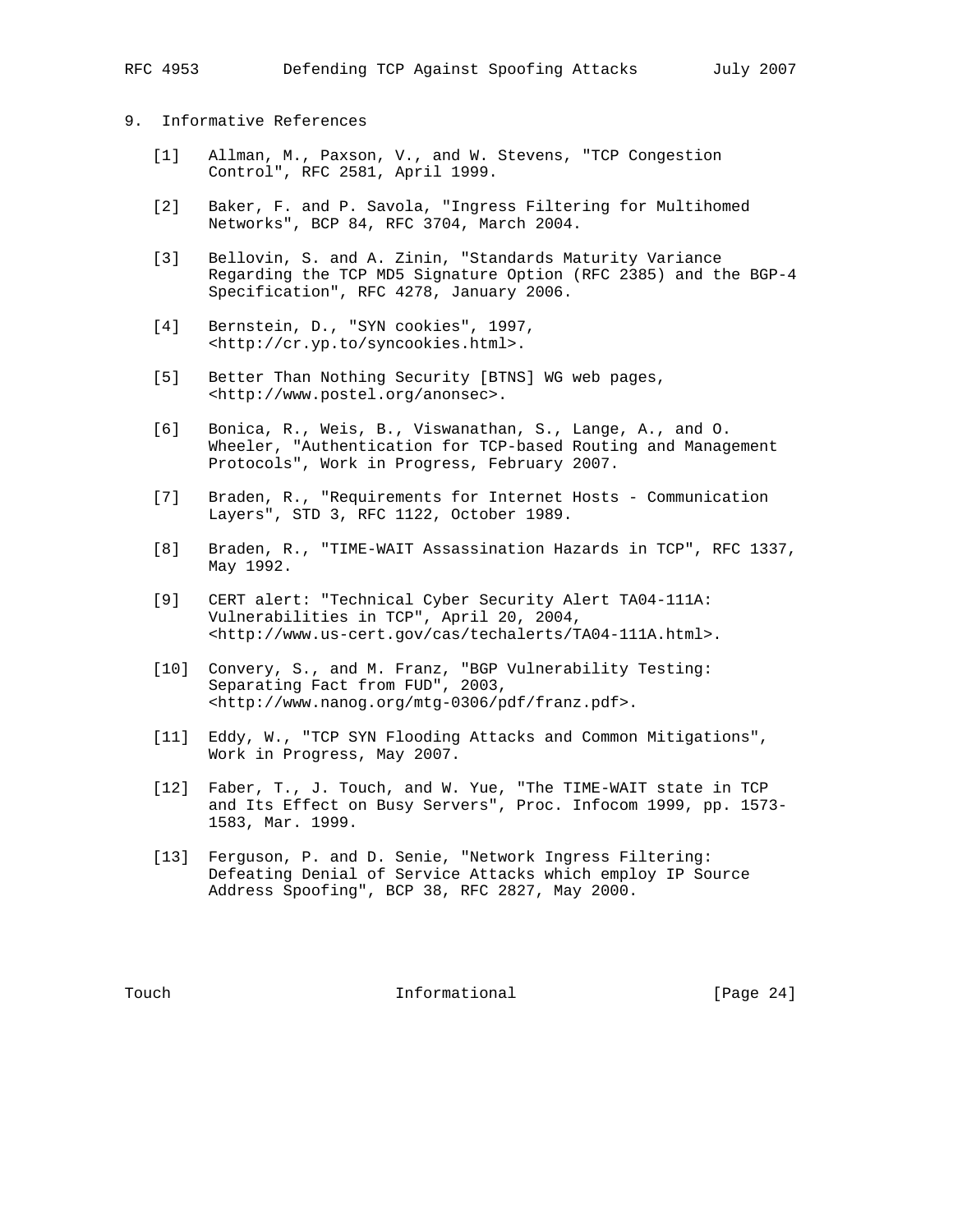- [14] Floyd, S., "Inappropriate TCP Resets Considered Harmful", BCP 60, RFC 3360, August 2002.
- [15] Gill, V., Heasley, J., and D. Meyer, "The Generalized TTL Security Mechanism (GTSM)", RFC 3682, February 2004.
- [16] Gill, V., Heasley, J., Meyer, D., Savola, P., Ed., and C. Pignataro, "The Generalized TTL Security Mechanism (GTSM)", Work in Progress, June 2007.
- [17] Glenn, R. and S. Kent, "The NULL Encryption Algorithm and Its Use With IPsec", RFC 2410, November 1998.
- [18] Gont, F., "ICMP attacks against TCP", Work in Progress, May 2007.
- [19] Gont, F., "TCP's Reaction to Soft Errors", Work in Progress, June 2007.
- [20] Heffernan, A., "Protection of BGP Sessions via the TCP MD5 Signature Option", RFC 2385, August 1998.
- [21] Holdrege, M. and P. Srisuresh, "Protocol Complications with the IP Network Address Translator", RFC 3027, January 2001.
	- [22] Housley, R., Post to IETF Discussion mailing list regarding his IETF 64 Security Area presentation, ID=7.0.0.10.2.20051124135914.00f50558@vigilsec.com, Nov. 24, 2005, <http://www1.ietf.org/ mail-archive/ietf/Current/maillist.html>.
	- [23] Jacobson, V., Braden, R., and D. Borman, "TCP Extensions for High Performance", RFC 1323, May 1992.
	- [24] Kaufman, C., Ed., "Internet Key Exchange (IKEv2) Protocol", RFC 4306, December 2005.
	- [25] Kent, S., "IP Authentication Header", RFC 4302, December 2005.
	- [26] Kent, S., "IP Encapsulating Security Payload (ESP)", RFC 4303, December 2005.
	- [27] Kent, S. and K. Seo, "Security Architecture for the Internet Protocol", RFC 4301, December 2005.
	- [28] Kohler, E., Handley, M., and S. Floyd, "Datagram Congestion Control Protocol (DCCP)", RFC 4340, March 2006.

Touch **Informational Informational** [Page 25]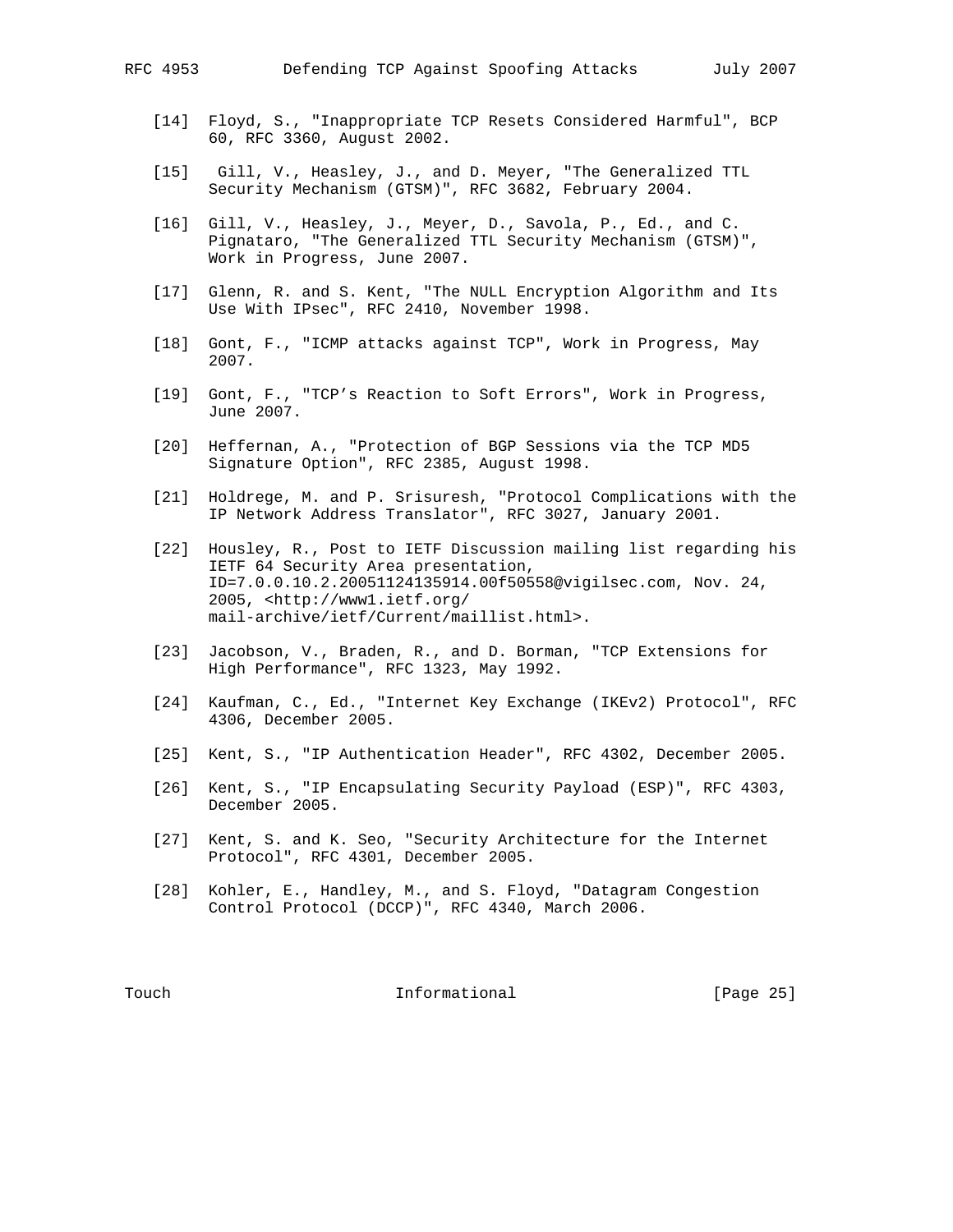- - [29] Larsen, M., and F. Gont, "Port Randomization", Work in Progress, February 2007.
	- [30] Leech, M., "Key Management Considerations for the TCP MD5 Signature Option", RFC 3562, July 2003.
	- [31] Moore, D., G. Voelker, and S. Savage, "Inferring Internet Denial-of-Service Activity", Proc. Usenix Security Symposium, Aug. 2001.
	- [32] O'Malley, S. and L. Peterson, "TCP Extensions Considered Harmful", RFC 1263, October 1991.
	- [33] Perkins, C., "IP Encapsulation within IP", RFC 2003, October 1996.
	- [34] Poon, K., "Use of TCP timestamp option to defend against blind spoofing attack", Work in Progress, October 2004.
	- [35] Postel, J., "Transmission Control Protocol", STD 7, RFC 793, September 1981.
	- [36] Ramaiah, A., Stewart, R., and M. Dalal, "Improving TCP's Robustness to Blind In-Window Attacks", Work in Progress, July 2007.
	- [37] Rekhter, Y., Ed., Li, T., Ed., and S. Hares, Ed., "A Border Gateway Protocol 4 (BGP-4)", RFC 4271, January 2006.
	- [38] Semke, J., J. Mahdavi, and M. Mathis, "Automatic TCP Buffer Tuning", ACM SIGCOMM '98/ Computer Communication Review, volume 28, number 4, Oct. 1998.
	- [39] Shepard, T., "Reassign Port Number option for TCP", Work in Progress, July 2004.
	- [40] Shirey, R., "Internet Security Glossary, Version 2", Work in Progress, November 2006.
	- [41] Stewart, R., Xie, Q., Morneault, K., Sharp, C., Schwarzbauer, H., Taylor, T., Rytina, I., Kalla, M., Zhang, L., and V. Paxson, "Stream Control Transmission Protocol", RFC 2960, October 2000.
	- [42] TCPM: IETF TCPM Working Group and mailing list, <http://www.ietf.org/html.charters/tcpm-charter.html>.
	- [43] Touch, J., "Report on MD5 Performance", RFC 1810, June 1995.

Touch **Informational Informational** [Page 26]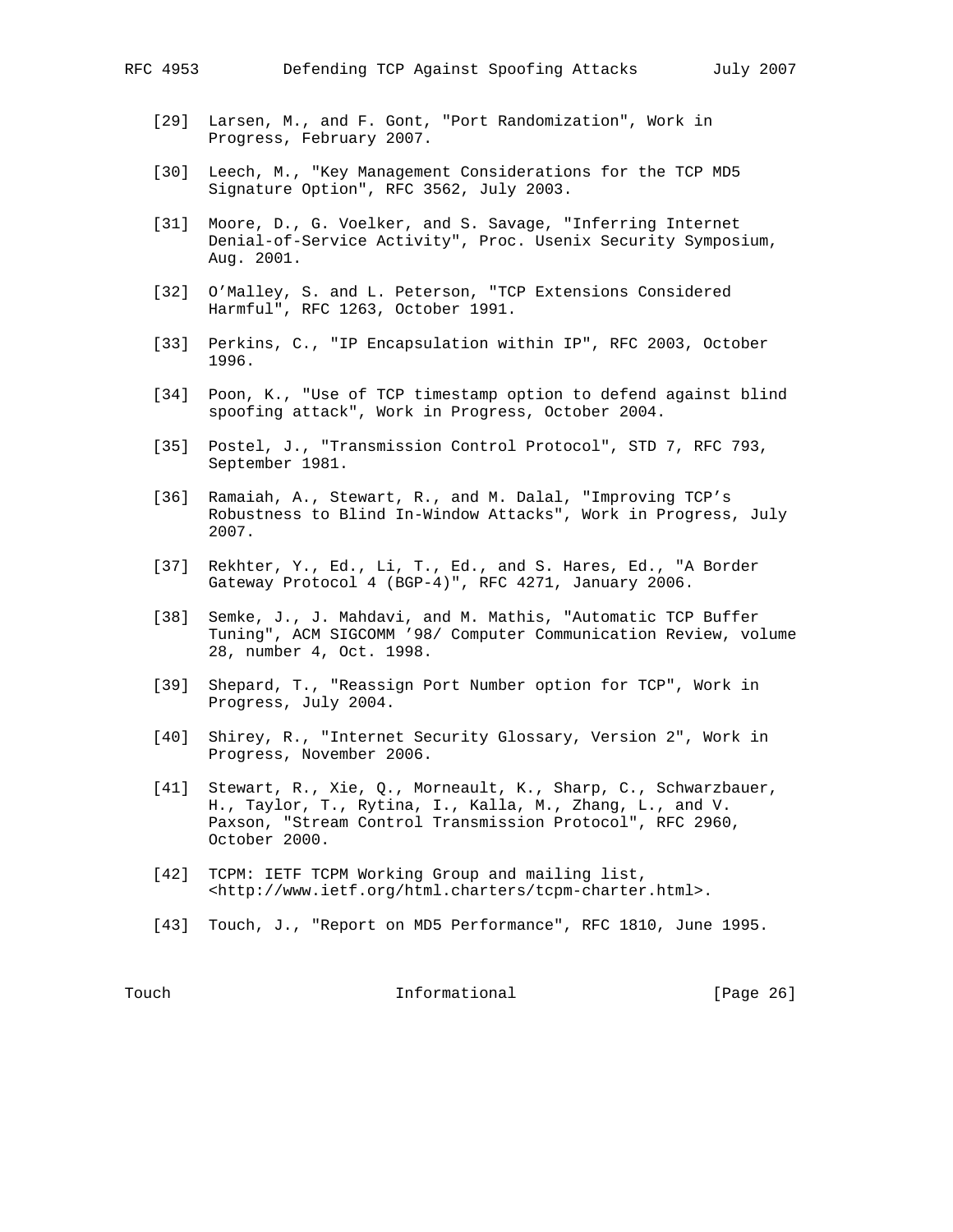- [44] Touch, J., "Performance Analysis of MD5", Proc. Sigcomm 1995, pp. 77-86, Mar. 1999.
- [45] Touch, J., "ANONsec: Anonymous Security to Defend Against Spoofing Attacks", Work in Progress, May 2004.
- [46] Touch, J., Black, D., and Y. Wang, "Problem and Applicability Statement for Better Than Nothing Security (BTNS)", Work in Progress, February 2007.
- [47] Touch, J. and A. Mankin, "The TCP Simple Authentication Option", Work in Progress, July 2007.
- [48] Watson, P., "Slipping in the Window: TCP Reset attacks", Presentation at 2004 CanSecWest, <http://cansecwest.com/csw04archive.html>.
- [49] Wood, L., Post to TCPM mailing list regarding use of ISN in RSTs, ID=Pine.GSO.4.50.0404232249570.5889- 100000@argos.ee.surrey.ac.uk, Apr. 23, 2004, <http://www1.ietf.org/mail-archive/web/tcpm/current/ msg00213.html>.

Author's Addresses

 Joe Touch USC/ISI 4676 Admiralty Way Marina del Rey, CA 90292-6695 U.S.A. Phone: +1 (310) 448-9151 Fax: +1 (310) 448-9300 EMail: touch@isi.edu

URI: http://www.isi.edu/touch

Touch **Informational Informational** [Page 27]